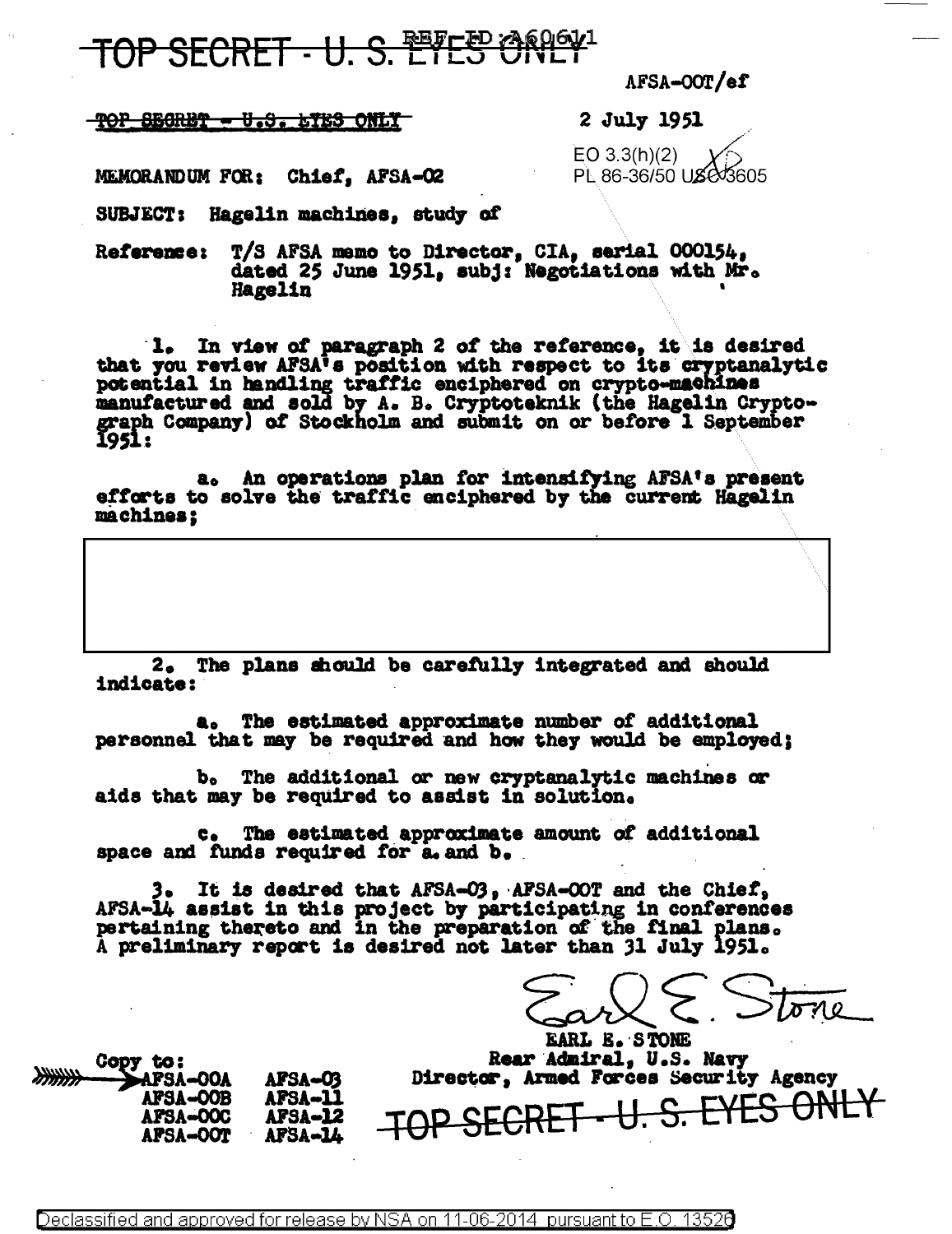## **TOP SECRET ACORN**

## U. S. EYES ONLY

22 May 1951

MEMORANDUM FOR: See Distribution List

Negotiations with Nr. Hagelin SUBJECT:

Draft Report by William F. Friedman, Technical. **ENCLOSURE:** Consultant, to DIRAFSA on the Aktiebolaget Cryptoteknik, Stockholm, Sweden (The Hagelin Cryptograph Company)

1. A meeting has been called by DIRAFSA for the purpose of discussing the enclosure and assisting DIRAFSA in establishing the position he should take at this time in regard to the subject negotiations.

2. The meeting will be held in the AFSA Conference Room (19-125), on 23 May 1951 at 1400 hours.

3. DIRAFSA desires that you review the enclosure in advance of the meeting so as to be prepared to participate in the discussion.

4. The enclosure should NOT be circulated within your office or division.

radiusu

**WILLIAM F. PRIEDÍJAN** AFSA-OOT

| AFSA-COA          |                  |
|-------------------|------------------|
| AFSA-OOB          | <b>HEATHER</b>   |
| AFSA-OOC          | Copy $4$         |
| AFSA-02           | (Capt. Holtwick) |
| <b>AFSA-021</b>   | (Ir. Rowlett)    |
| AFSA-03           | (Capt. Harper)   |
| AFSA-CLA          | (Dr. Sinkov)     |
| AFSA-41           | (Mr. Austin)     |
| AFSA-11           | (Capt. Goodwin)  |
| AFSA-14           | (Capt. Dyer)     |
| Copy for: DIRAFSA |                  |
|                   |                  |

 $100010000$ 

U. J. LYES ONLY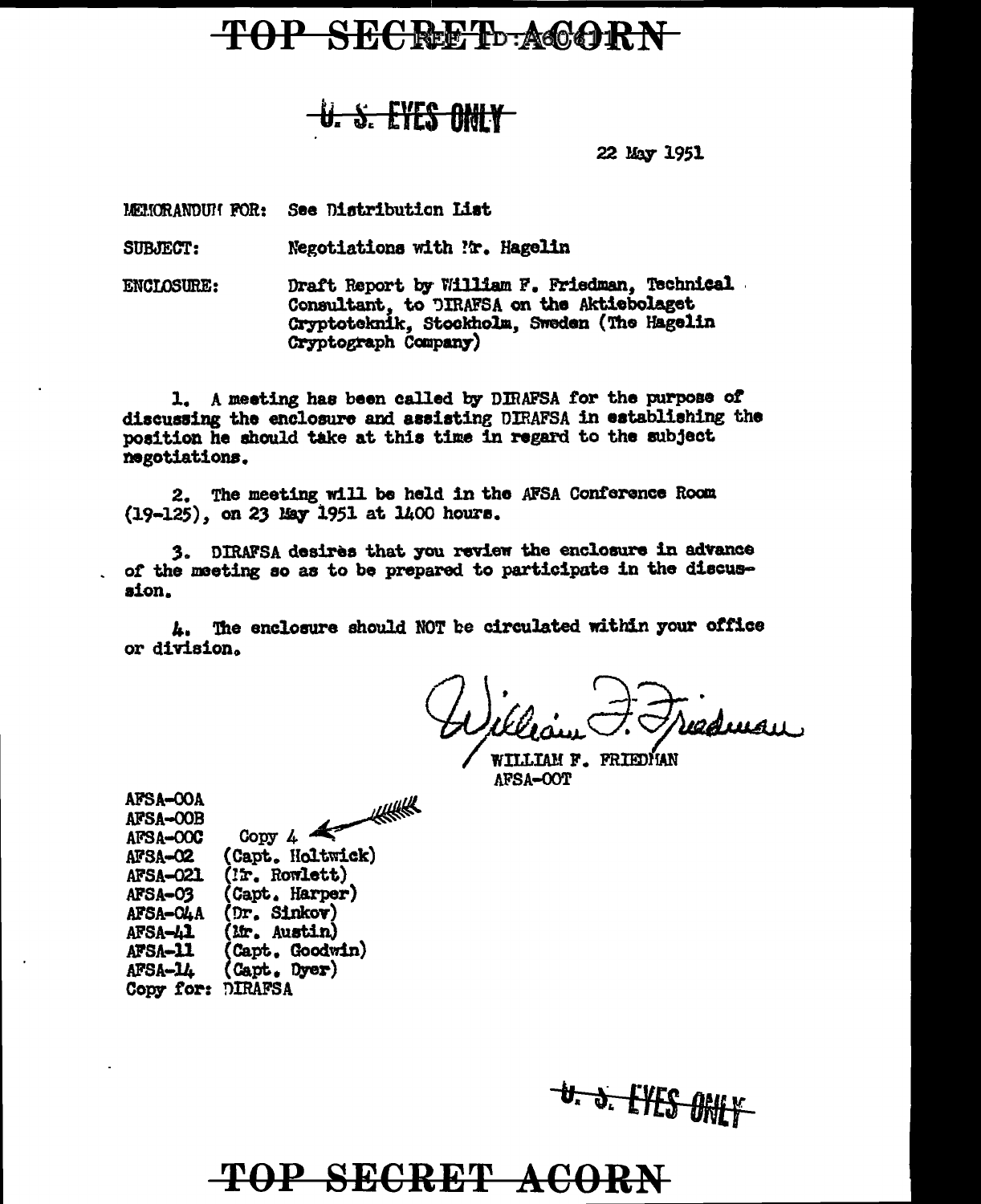. В Помищ при достали TOP SECRET U. S. EYES ONLY RPPENDED DUBBMENT BUNTAINS **CODE WORD MATERIAL** 

**U. S. EYES ONLY** 

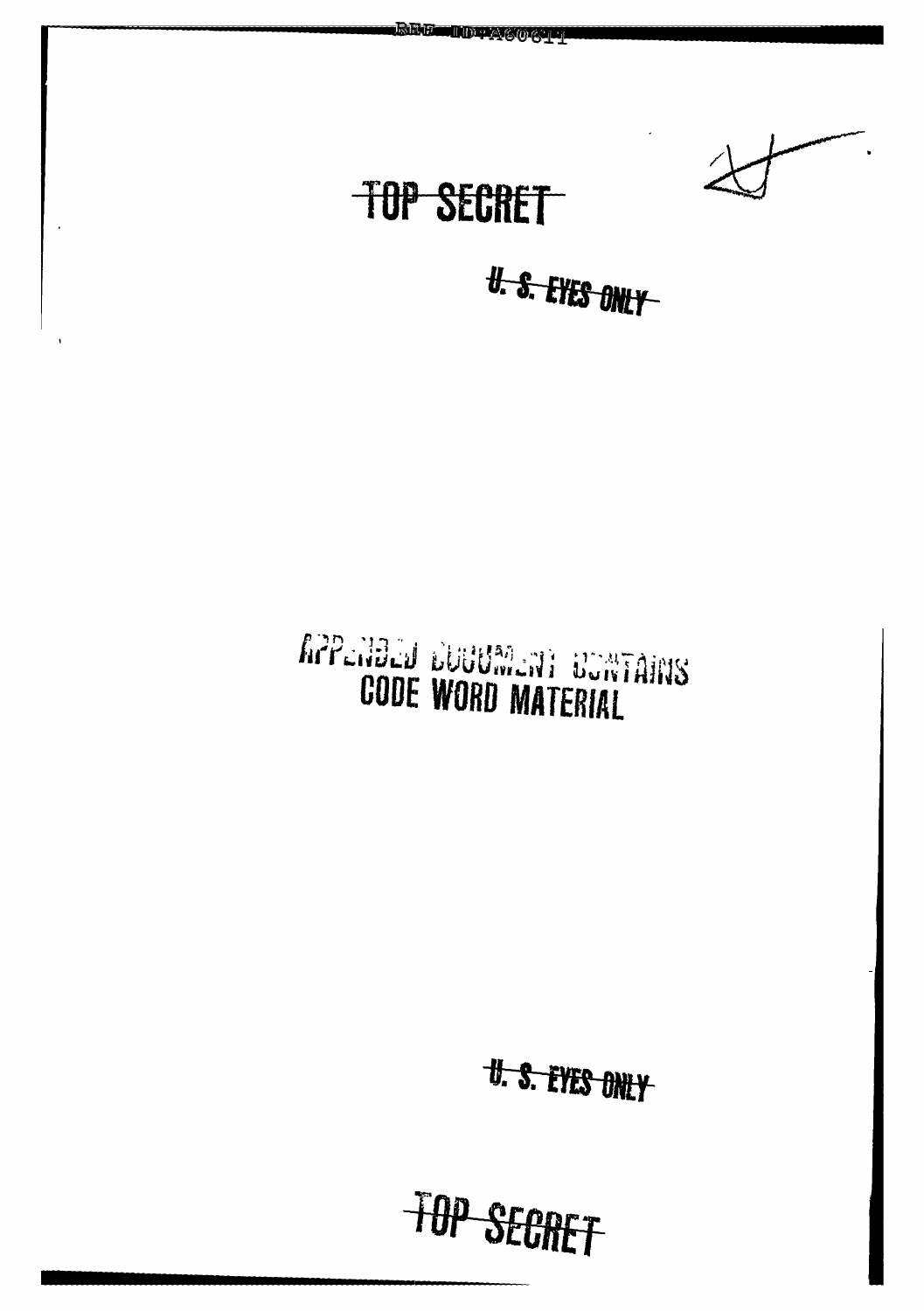# TOP SECRET ACORN U.S. EYES ONLY

REPORT BY WILLIAM F. FRIEDLAN, TECHNICAL CONSULTANT, TO THE DIRECTOR, ARLED FORGES SECURITY AGENCY ON THE AKTIEBOLAGET CRYPTOTEKNIK, STOCKHOLM, SWEDEN (The Hagelin Cryptograph Company) dated 22 May 1951

 $EO 3.3(h)(2)$ **PL 86-36/50 USC 3605** 

 $\overline{a}$ 

INDEX TO CONTENTS

|                                                              | <u>Paragrapha</u>       | Pages                   |
|--------------------------------------------------------------|-------------------------|-------------------------|
| REPORT TO THE DIRAFSA                                        | $1 - 4$                 | $1 - 3$                 |
| THE PROBLEM                                                  | $\mathbf 1$             | 1                       |
| FACTS BEARING ON THE PROBLEM AND DISCUSSION                  | $\overline{2}$          | $\mathbf{1}$            |
| CONCLUSIONS                                                  | $\overline{\mathbf{3}}$ | $1 - 3$                 |
| RECOLLENDATIONS                                              | 4                       | $\overline{\mathbf{3}}$ |
| ENCLOSURE "A" (TO BE PROMILGATED)                            |                         | 44                      |
| ENCLOSURE "B"                                                |                         | $5 - 20$                |
| INTRODUCTORY RELAXS                                          | $1 - 2$                 | $5 - 6$                 |
| THE COMINT POSSIBILITIES                                     | $3 - 8$                 | $6 - 12$                |
|                                                              | $4 - 5$                 | $6 - 10$                |
|                                                              | 6                       | 10-11                   |
|                                                              | $7 - 8$                 | $11 - 12$               |
| THE COL'SEC POSSIBILITIES                                    | 9                       | $12 - 13$               |
|                                                              | 10                      | $14 - 15$               |
| ASSESSEEMT OF ADVANTAGES, DISADVANTAGES, AND<br><b>RISKS</b> | $11 - 18$               | $15 - 19$               |
| FINAL REMARKS                                                | 19–22                   | 19-20                   |
| Annex 1                                                      |                         | $21 - 23$               |
| ENCLOSURE "C"<br>Annexes 1-5 (not included in document)      | $1 - 10$                | $2L - 28$               |
| ENCLOSURE "D"                                                |                         | $29 - 34$               |

**U. S. EYES ONLY** 

TOP SECRET ACORN

 $\mathbf{L}$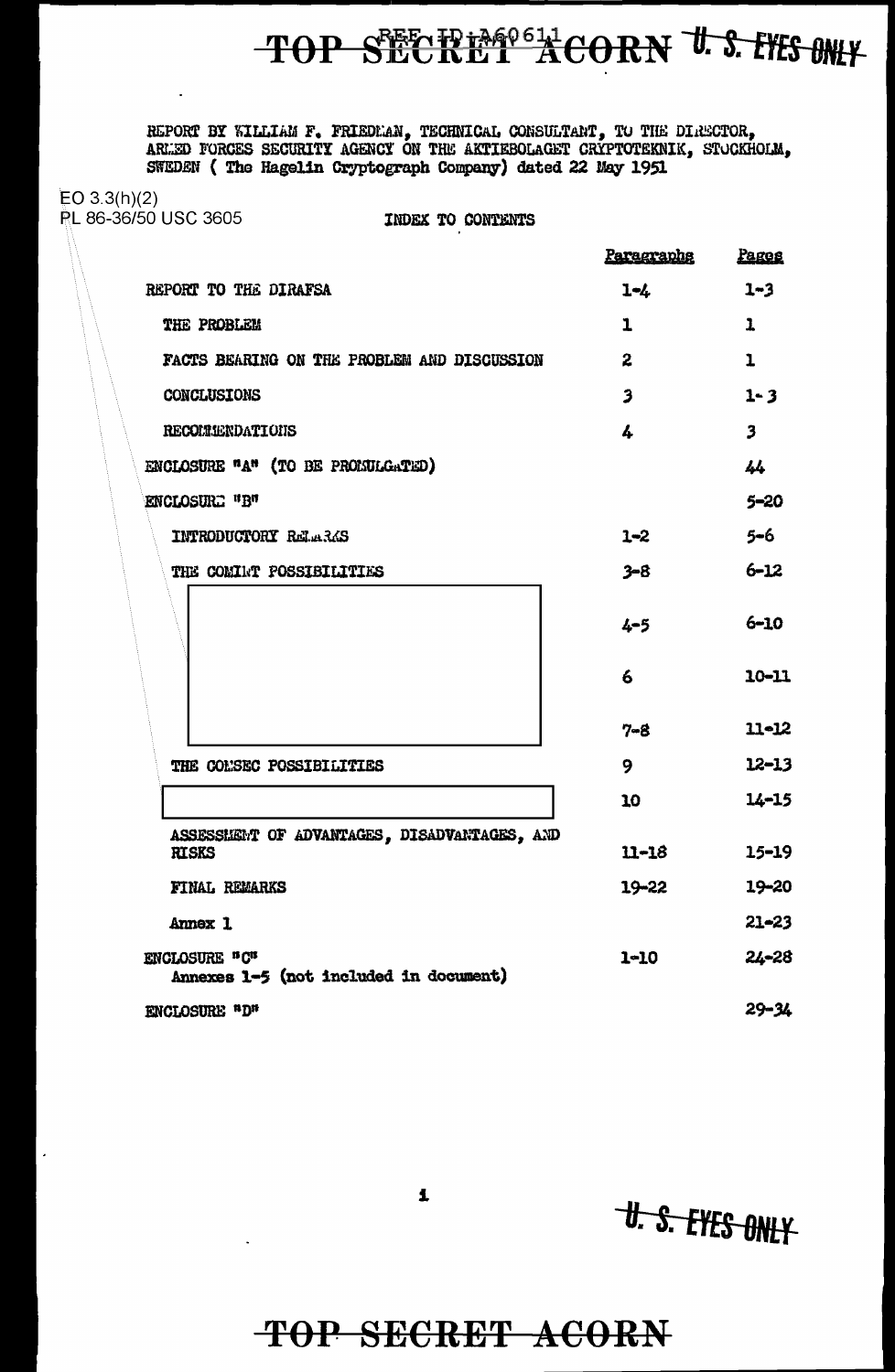TOP SECRET ACORN

 $EO 3.3(h)(2)$ PL 86-36/50 USC 3605

**REPORT** 

U. S. EYES ONLY

 $\overline{\mathbf{B}}$ 

WILLIAM F. FRIEDMAN

TECHNICAL CONSULTANT

TO THE

DIRECTOR, ARMED FORCES SECURITY AGENCY

ON THE

AKTIEBOLAGET CRYPTOTEKNIK, STOCKHOLM, SWEDEN (The Hagelin Cryptograph Company)

|  | References: (a) USCIB 13/157<br>(b) AFSAC: 66/15<br>(c) AFSAC: 66/20<br>(d) AFSAC: 66/23 |
|--|------------------------------------------------------------------------------------------|
|  |                                                                                          |
|  |                                                                                          |
|  |                                                                                          |

### THE PROBLEM

|      |  | 1, a. To determine the advantages, disadvantages, and risks to the |
|------|--|--------------------------------------------------------------------|
| U.S. |  |                                                                    |
|      |  |                                                                    |
|      |  |                                                                    |
|      |  | b. To assess those advantages, disadvantages, and risks;           |
|      |  | c. To determine                                                    |
| and  |  |                                                                    |
|      |  | d. To evaluate and render an opinion as to the suitability of a    |
|      |  |                                                                    |

FACTS BEARING ON THE FROBLEM AND DISCUSSION

2. See Enclosure "B".

### CONCLUSIONS

3. It is concluded that:

It would be to the advantage of the U.S. Government if the a. proposed new or improved Hagelin cryptoequipments were prevented from being developed, manufactured, and sold commercially on the open market.

## U. S. EYES ONLY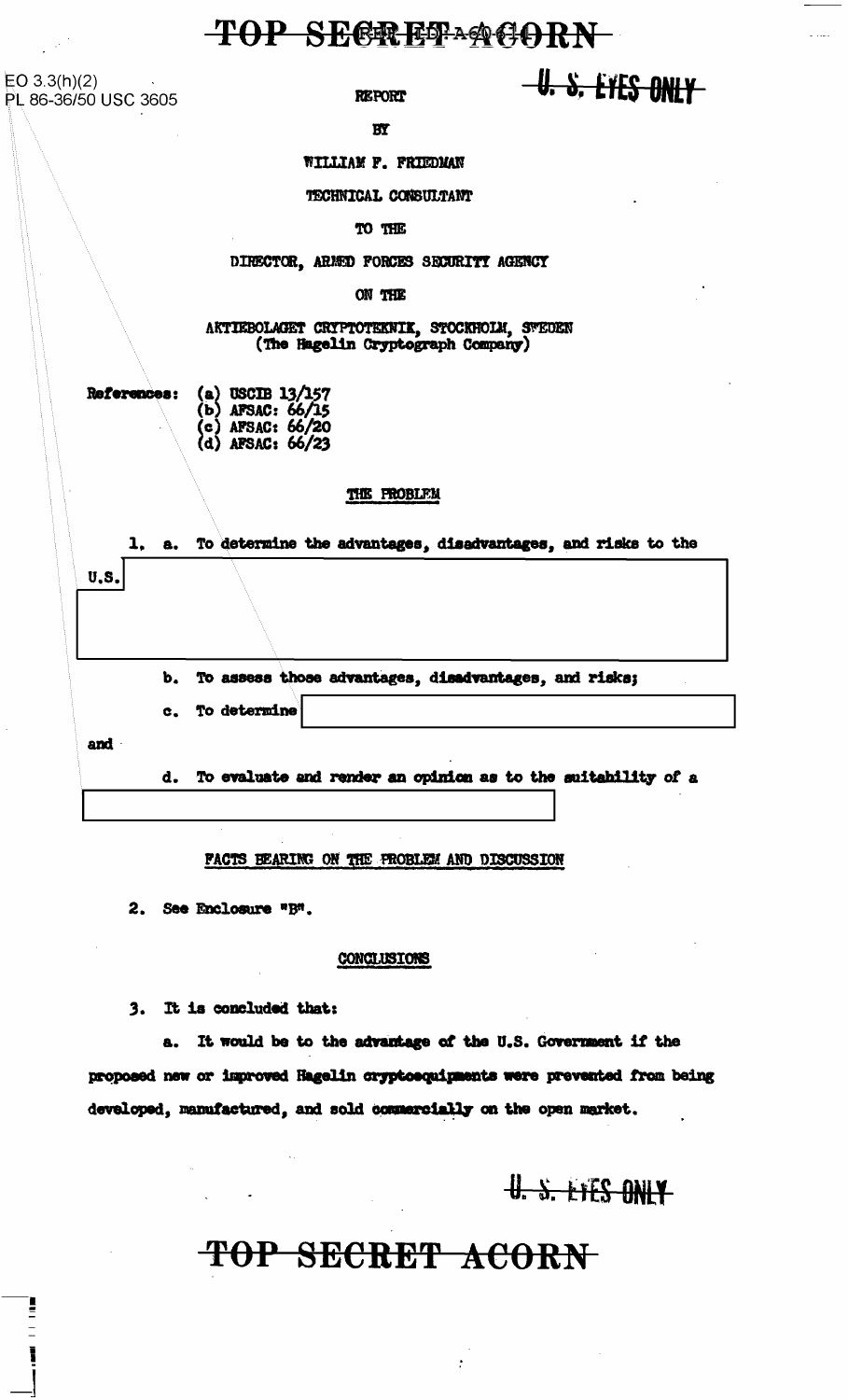# TOP SECRET ACORN-U.S. EYES ONLY-

(3) Employing the experience and technical know-how of Hagelin and the RCC in the production of communication security equipment for possible employment in connection with NATO requirements, as well as for the possible use of U.S. military and civil agencies.

e. Assessment of the advantages, disadvantages, and risks warrants

accepting these risks

EO  $3.3(h)(2)$ PL 86-36/50 USC 3605

 $\mathbf{z}$ 

**U. S. EYES ONLY**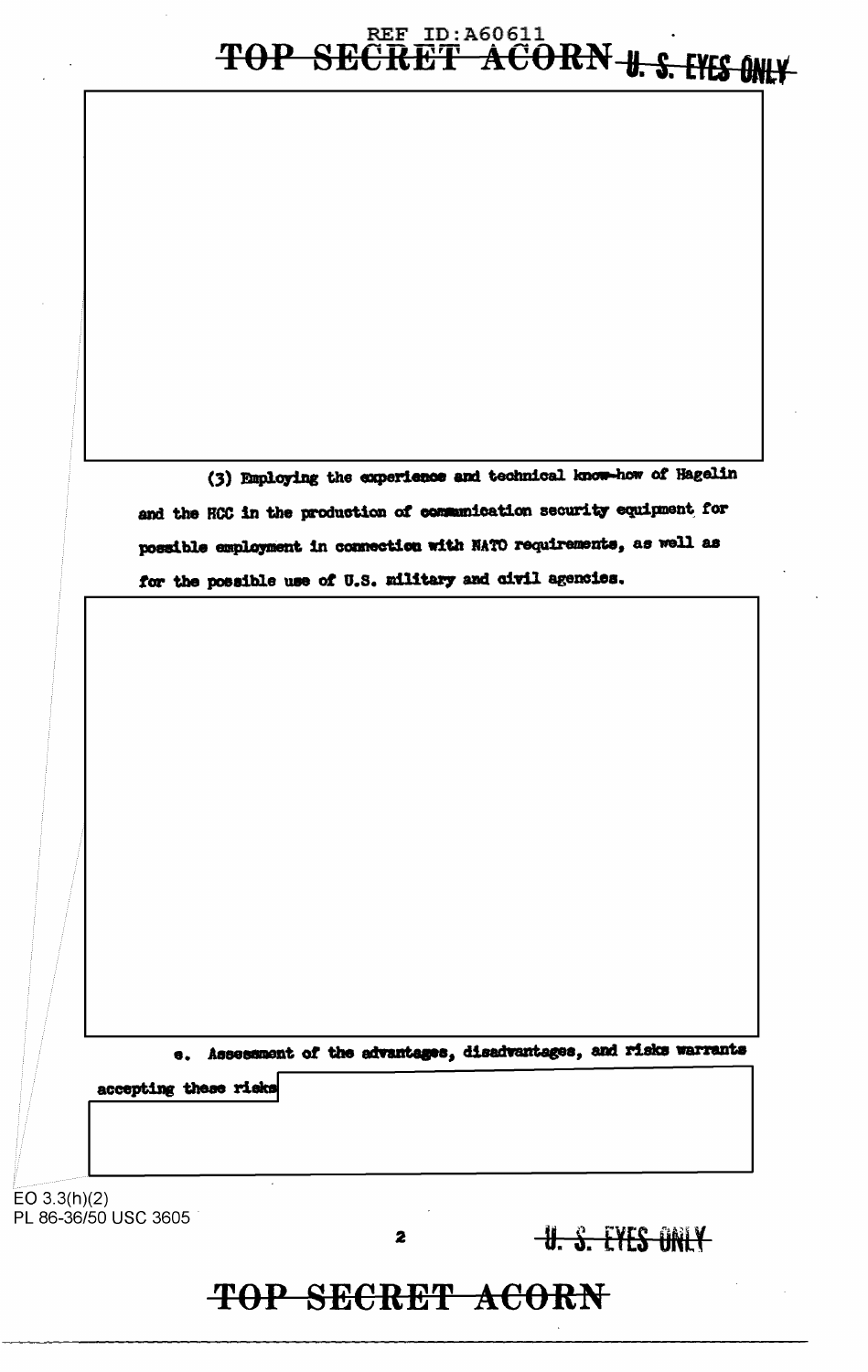# TOP SECRET ACORN U.S. LIES ONLY

g. The cost of the contemplated deal, \$700,000, would not be excessive, in view of its potential benefits to the U.S. Government.

h. The Director, Armed Forces Security Agency (AFSA) should forward this Report to the Director of Central Intalligence and to the other members of USCIB for information.

j. If a deal is consummated, this project should be given a code name and be surrounded with COMINT special security restrictions.

### **RECOMMENDATIONS**

4. It is recommended that:

a. Enclosure "A" be forwarded to the Director of Central Intelligence;

b. This report be forwarded to USCIB for the information of member agencies other than CIA and AFSA;

d. This project be assigned a cover name and be given special

COMINT security protection.

EO  $3.3(h)(2)$ PL 86-36/50 USC 3605

> $EO$  3.3(h)(2) PL 86-36/50 USC 3605

 $\overline{\mathbf{3}}$ 

## **U.S. EYES ONLY**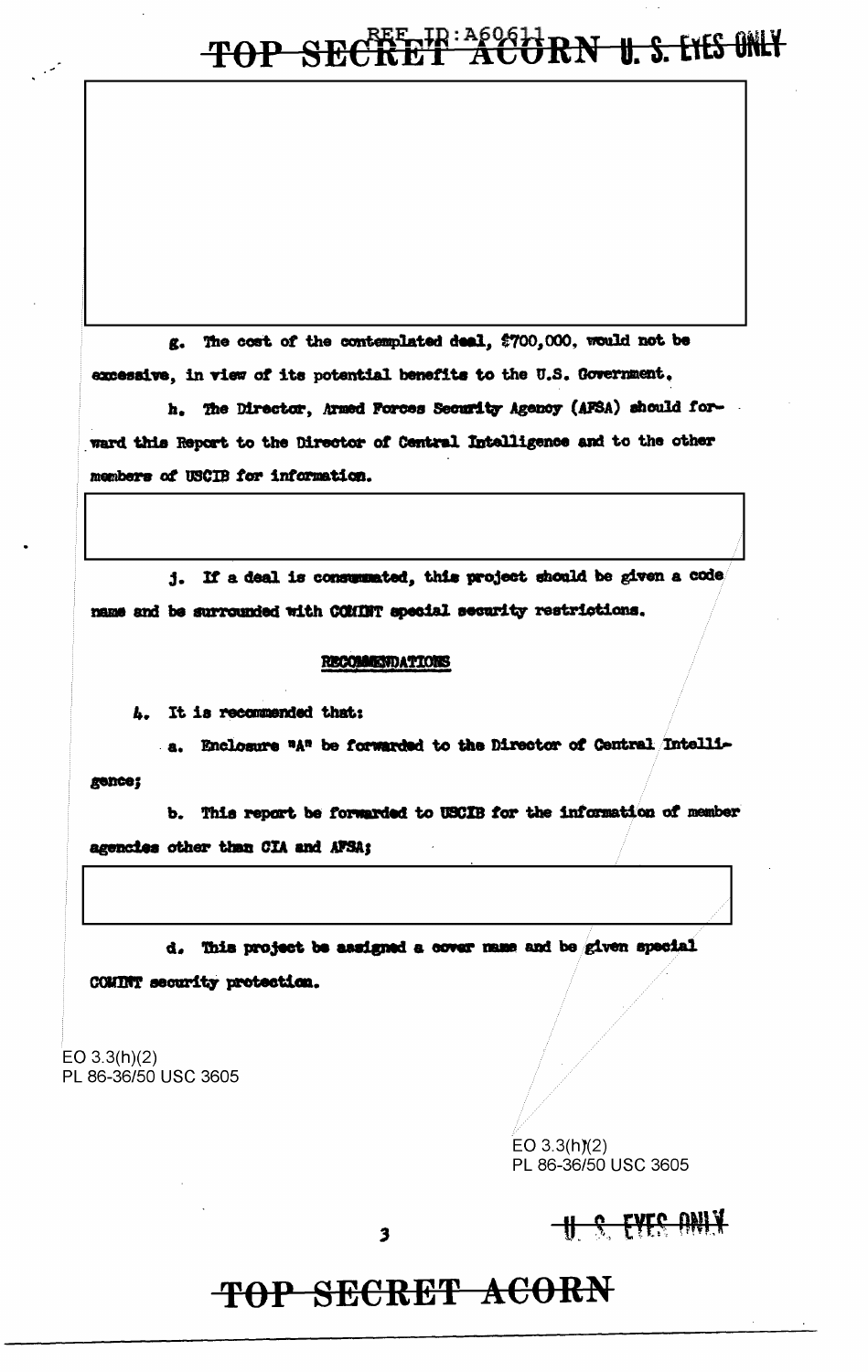## RESTRICTED

FROMULGATION OF ENCLOSURE "A" WILL BE EFFECTED BY THE DIRAFSA FOLLOWING THE MEETING ON WEDNESDAY, 23 MARCH 1951

4

RESTRICTED

Enclosure to AFSA-OOT Staff Study<br>dtd 22 May 1951

ENCLOSURE "A"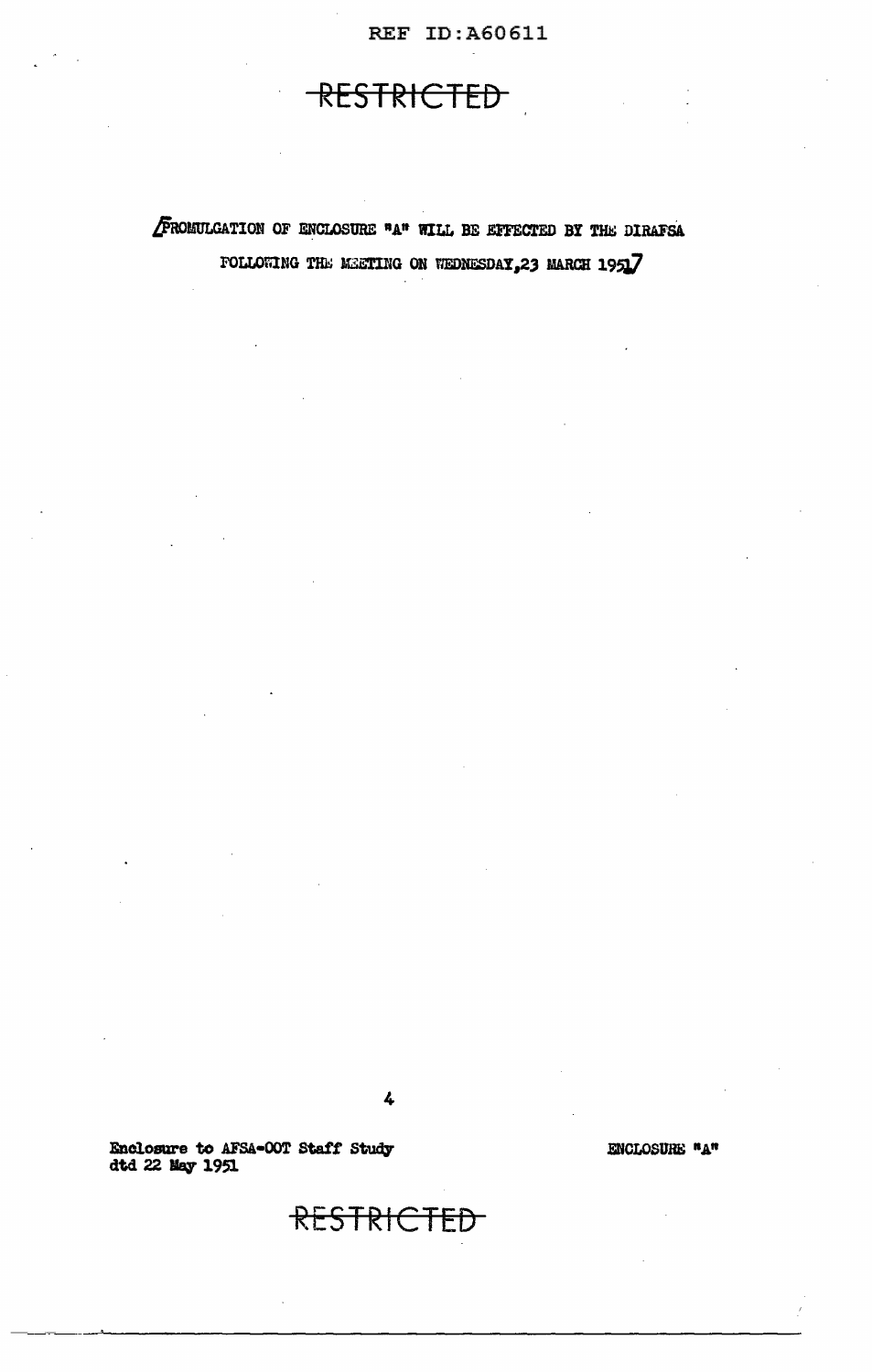#### <u>Rrin60611</u> <u> PAL 1</u> **RN TOP**

 $EO 3.3(h)(2)$ PL 86-36/50 USC 3605

U. S. EYES ONLY FACTS BEARING ON THE PROBLEM AND DISCUSSION INTRODUCTORY RELARKS

1. At the Sixty-first Meeting of USCIB, held on 9 March 1951, a statement regarding certain negotiations with Mr. Boris C.W. Hagelin, hereinafter referred to as Hagelin, who is sole owner of the Hagelin Cryptograph Company (HCC), was presented by a representative of the Armed Forces Security Agency (AFSA), on behalf of the USCIB Coordinator. A brief history of the negotiations with Hagelin forms Enclosure "C" to this report; in Reference (a) will be found the minutes dealing with this item of the agenda of the meeting.

2. a. These negotiations have now resulted in a draft memorandum of agreement, a copy of which forms Enclosure "D" of this report. Briefly, under this draft, for the payment of \$700,000 plus a "best efforts" undertaking with respect to the surplus commercial sale of M-209 machines, the

U.S. would

Enclosure to AFSA-OOT Staff Study dtd 22 May 19 SECRET ACORN

5

<u>U. S. EYES ONLY</u>

ENCLOSURE \*B\*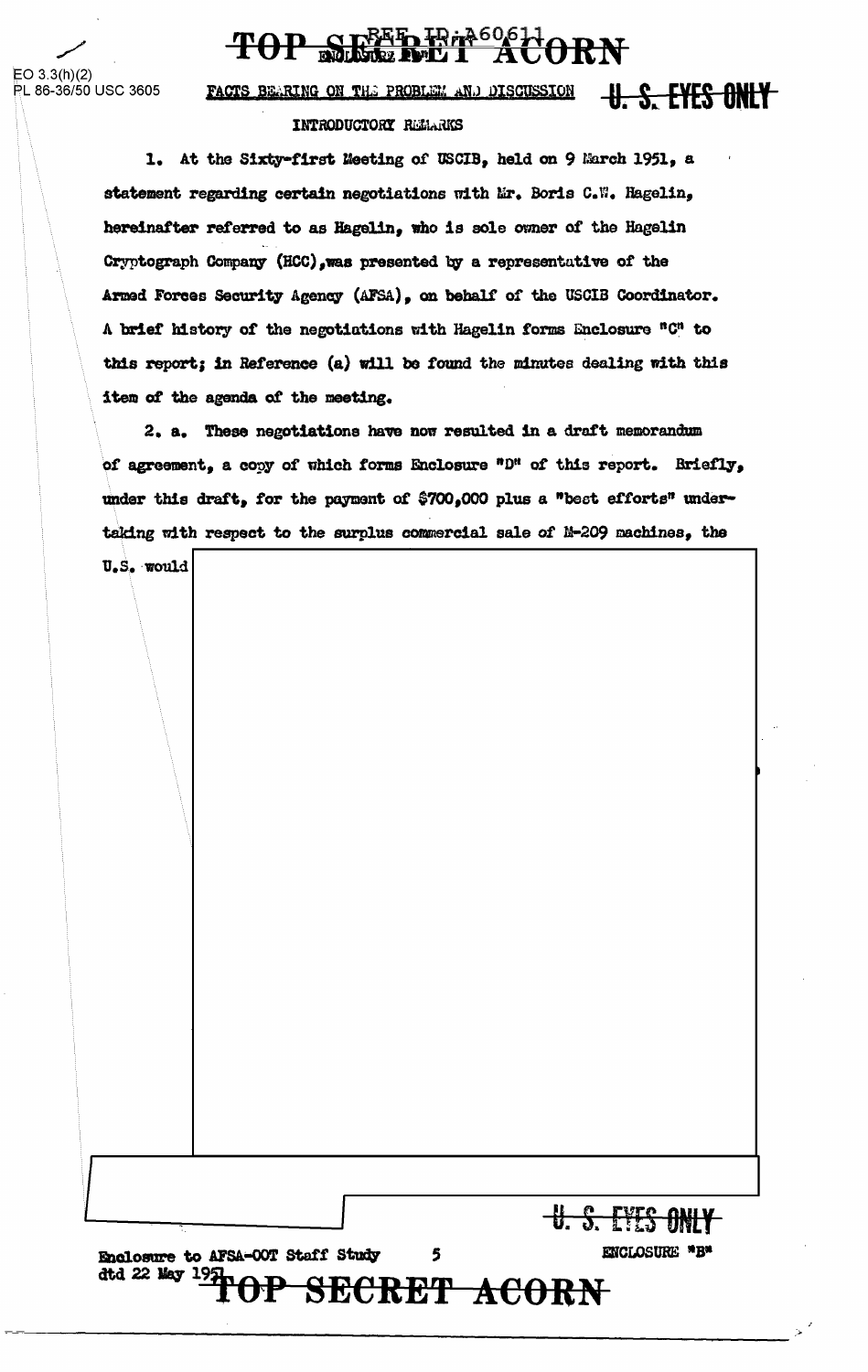### **REE 10: A60611**<br>CRET ACC TOP SE  $\overline{\textbf{\textcolor{black}{\theta}}\textbf{R}}\textbf{N}$  to the contribution of  $\overline{\textbf{\textcolor{black}{\theta}}}\textbf{N}$

b. Each of these categories of potential benefits will now be studied in detail.

The HCC is now the only firm in the world which develops, manu- $\mathbf{b}_{\bullet}$ factures, and commercially sells cryptographic equipment. The firm is well-established and has attained a position of importance in the COMSEC equipment field. Since the end of hostilities in World War II, Hagelin has made a number of inventions and is contemplating developing, manufacturing, and selling improved models of present Hagelin machines and certain new types of machines. These will be briefly described in the next paragraph, and discussed only insofar as concerns their bearing on the problem under consideration.

5. a. The HCC is preparing to manufacture and sell an improved model of the present C-38 machine, in which not only the new keying mechanism but

 $EO 3.3(h)(2)$ PL 86-36/50 USC 3605

**ENCLOSURE #B#**  $\overline{v}$ .  $\overline{v}$ . E125 ONLY

## TOP SECRET ACORN

6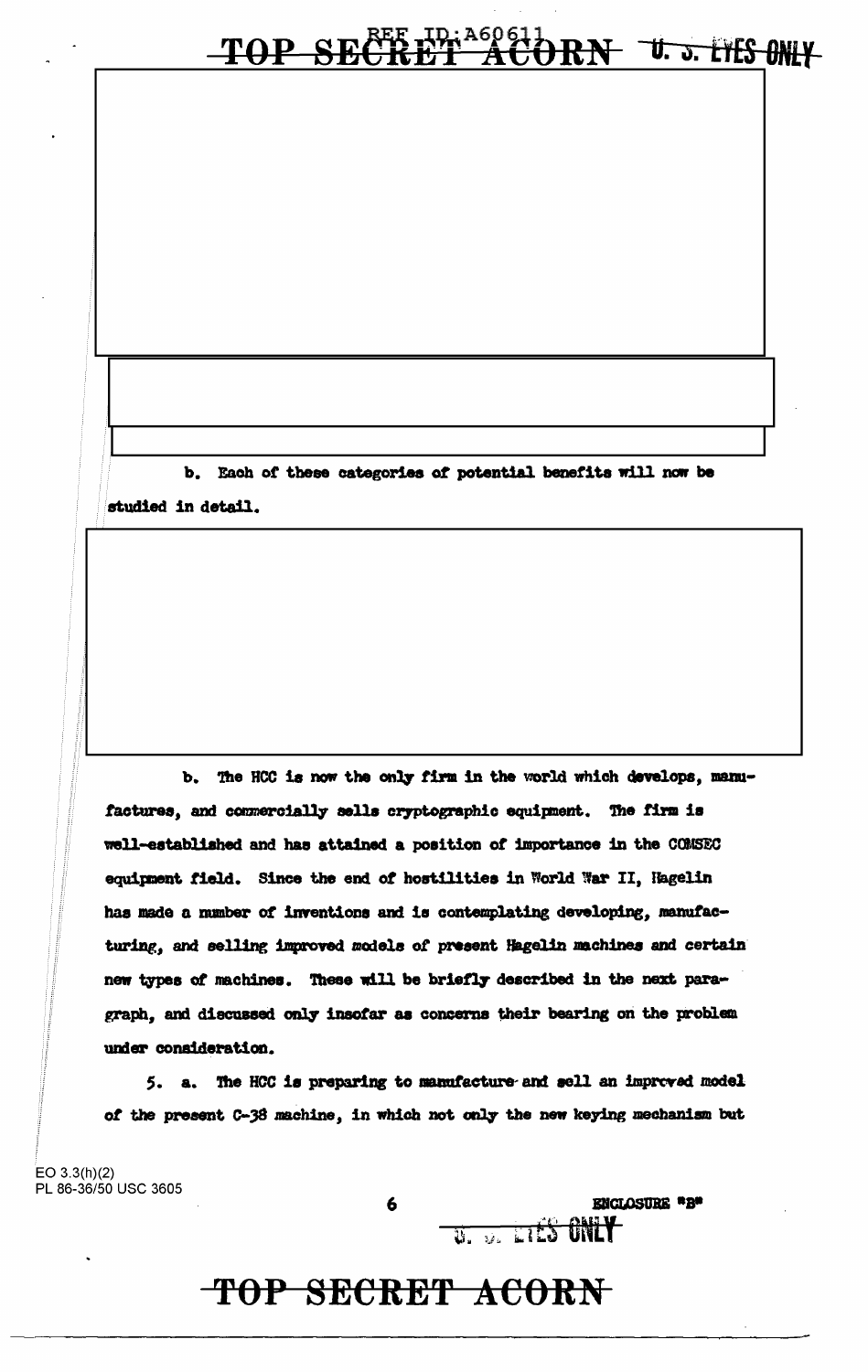### TOP SECRET At <del>T -U. S. EYES ONLY</del>

also several additional complicating features would be incorporated.

The effect of this on U.S. sources of COMINT would probably be important, as discussed below:

b. The HCC proposes to employ the new keying mechanism as a basis for the control of the cryptographic elements of not only the new model C-38 but also of several new types of cipher machines. In particular, the

using the new keying

mechanism. The possible effects are discussed below:

 $EO 3.3(h)(2)$ PL 86-36/50 USC 3605  $EO 3.3(h)(2)$ PL 86-36/50 USC 3605

7

**ENCLOSURE \*B\*** 

U. S. EYES ONLY TOP SECRET ACORP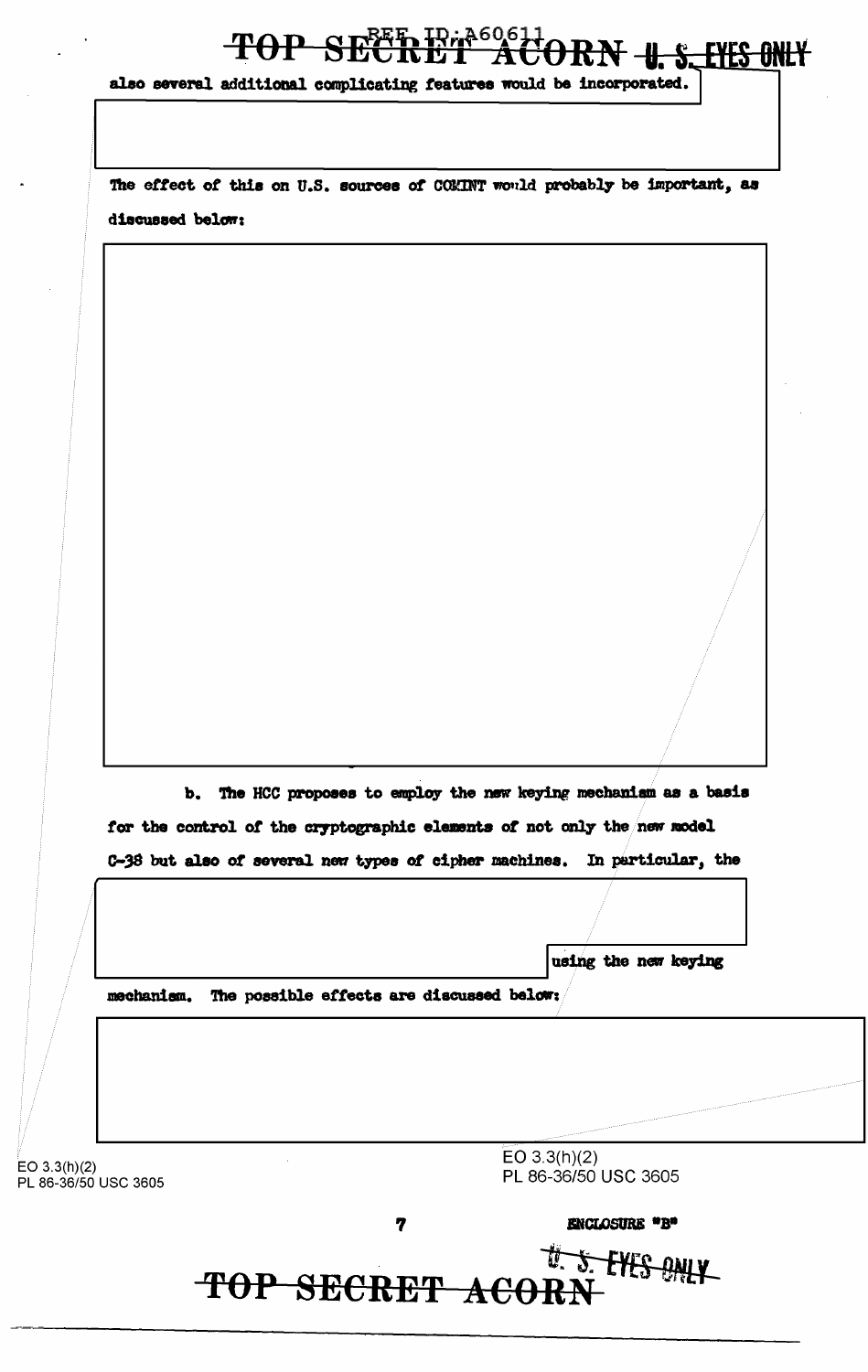|                               | althought. EVES ON<br>It is possible that two or three years                                                                                               |
|-------------------------------|------------------------------------------------------------------------------------------------------------------------------------------------------------|
|                               | will be required for development and that several years will elapse                                                                                        |
|                               | before this machine would be available for sale.                                                                                                           |
| $(2)$ With regard to          |                                                                                                                                                            |
|                               |                                                                                                                                                            |
|                               |                                                                                                                                                            |
|                               |                                                                                                                                                            |
|                               | At present the HCC has a development model                                                                                                                 |
|                               | in which the new keying mechanism has been incorporated. However,                                                                                          |
|                               |                                                                                                                                                            |
|                               | It is not possible, without more detailed                                                                                                                  |
|                               | information, to evaluate the security of this new machine.                                                                                                 |
|                               | c. The HCC has developed a model of the C-38 which uses a perforated                                                                                       |
|                               | tape for keying control instead of the present "pin and lug" keying mechanism.                                                                             |
|                               | "One-time" use of the tape will produce a "one-time system" and, provided the                                                                              |
|                               | tapes are properly made, messages enciphered on such a machine will be unsol-                                                                              |
|                               |                                                                                                                                                            |
|                               | vable. A key-tape generator has also been developed for producing the tapes                                                                                |
| to be used with this machine. |                                                                                                                                                            |
|                               |                                                                                                                                                            |
|                               |                                                                                                                                                            |
|                               | d. The HCC has also developed a machine for producing "one-time pads"                                                                                      |
| of the numerical type         |                                                                                                                                                            |
|                               |                                                                                                                                                            |
|                               |                                                                                                                                                            |
|                               | good but further study and more details are necessary before a firm security                                                                               |
| evaluation can be made.       |                                                                                                                                                            |
|                               | provided the machines are so constructed as to assure non-predictability of                                                                                |
|                               |                                                                                                                                                            |
|                               | e. It is true that the U.S. and the U.K. Governments are now taking                                                                                        |
| keying sequence.              | for "literal pads". The principles underlying the model already produced are<br>steps to improve the COMSEC of the other members of NATO and the result of |

TOP SECRET ACORDIO USC 3605 u Bu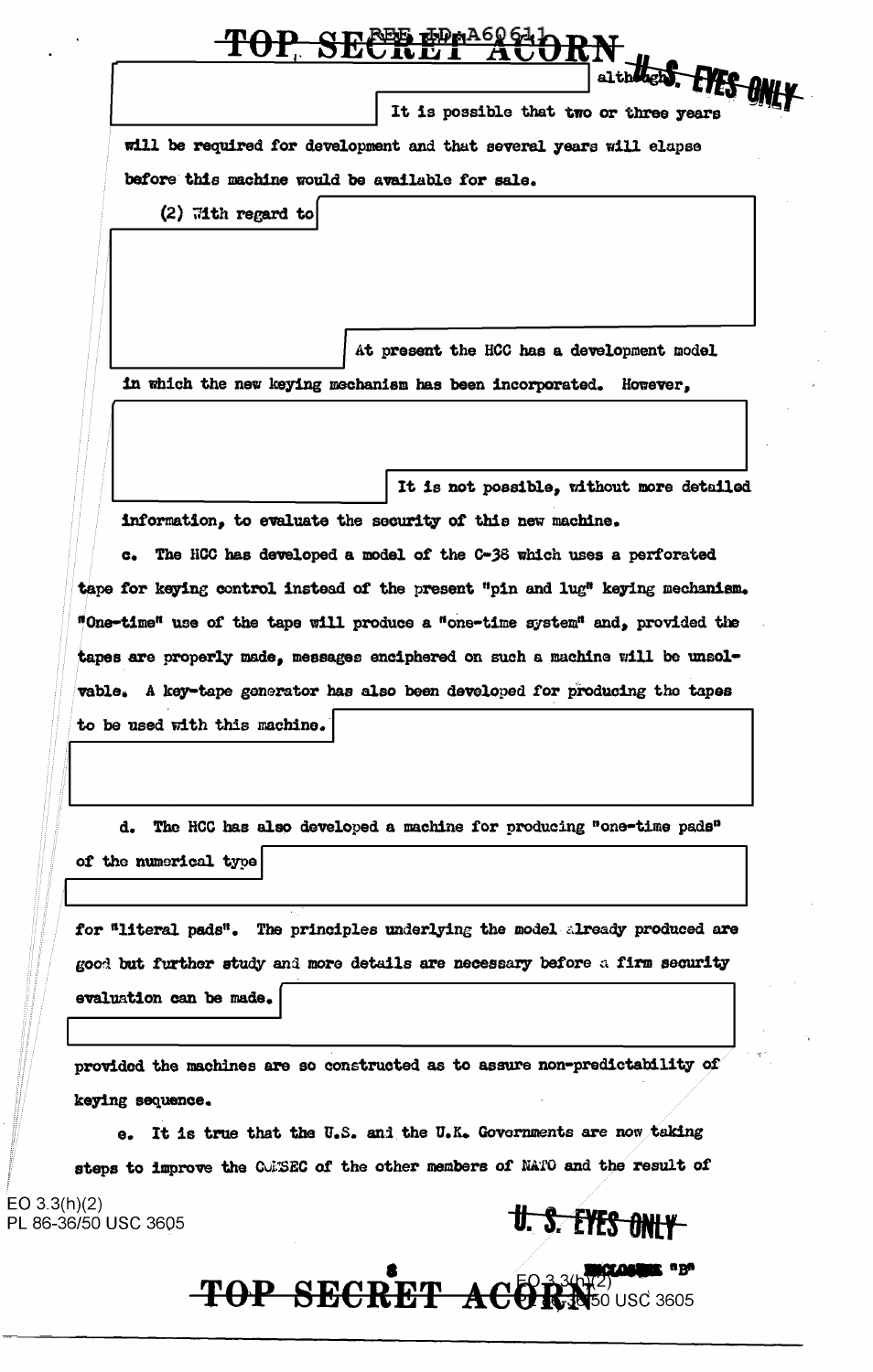## **REF ID: A60611 SECRET ACORN U.S. EYES ONLY**

effective measures toward that end

f. The effects of an expanding market for **Hagelin** machines should not be overlooked, especially as regards the possibility that they will be purchased by certain of the satellites of the U.S.S.R. It is understood that Poland, for example, is now a potential HCC customer. It would certainly

available to such countries,

g. What has been said in the preceding eubparagraph applies particularly if the proposed new types of Hagelin machines were adopted and used by U.S.S.R. satellites, or by non-NATO governments currently friendly to the U.S. Traffic in the new rotor machine, for example, would probably be entirely unroadable.

h. Finally, if the HCC should put on the market a good one-time tape machine and good equipment for making the tapes, or a good one-time pad producing machine, their widespread use would, in a few years, probably make

| EO 3.3(h)(2)<br>PL 86-36/50 USC 3605 |                  | S. EYES ONLY                                                                  |
|--------------------------------------|------------------|-------------------------------------------------------------------------------|
| EO $3.3(h)(2)$                       | 9                | <b>ENCLOSURE *B*</b><br>EO $3.\overline{3}$ (h) $(2)$<br>PL 86-36/50 USC 3605 |
| PL 86-36/50 USC 3605                 | TOP SECRET ACORN |                                                                               |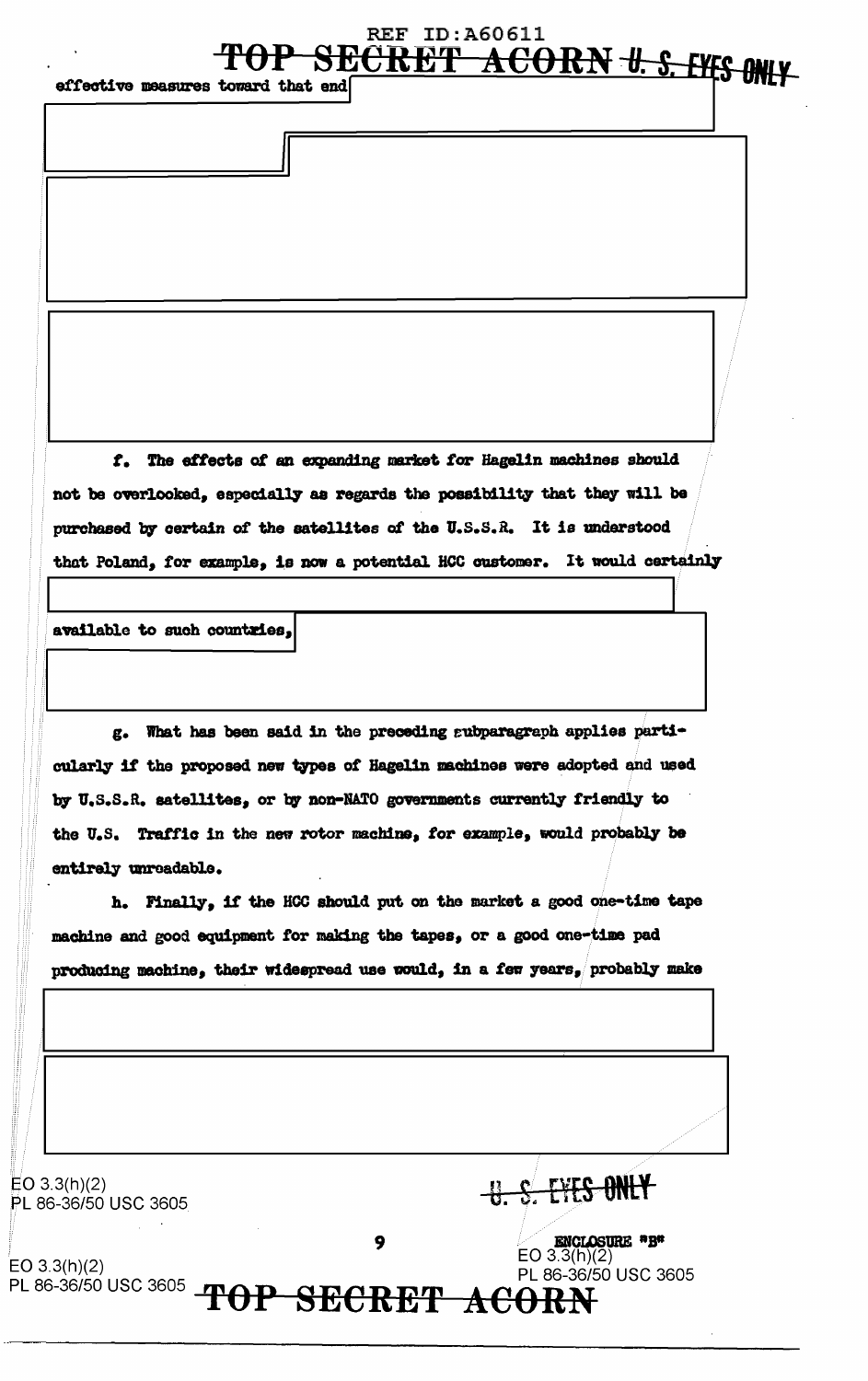### Gathering of cryptologic technical intelligence

TOP SECRET ACORN

6. a. During the past 25 years Hagelin, in exploiting the products of the HCC, has established contact with the cryptologic authorities and agencies of many governments. It appears that some of the agencies with which Hagelin has dealings are not so security-minded as we are, and certain general or specific matters are disclosed to him as information about which there is no secrecy. He has thus been able to gather not only general ideas with respect to the size and activities of the organizations, their attachment, etc., but also specific information as to chief personalities, equipment, practices, requirements, etc.

c. The HCC has agencies in several countries in each hemisphere.

These also serve as information-gathering elements.

 $EO 3.3(h)(2)$ PL 86-36/50 USC 3605

U. S. EYES ONLY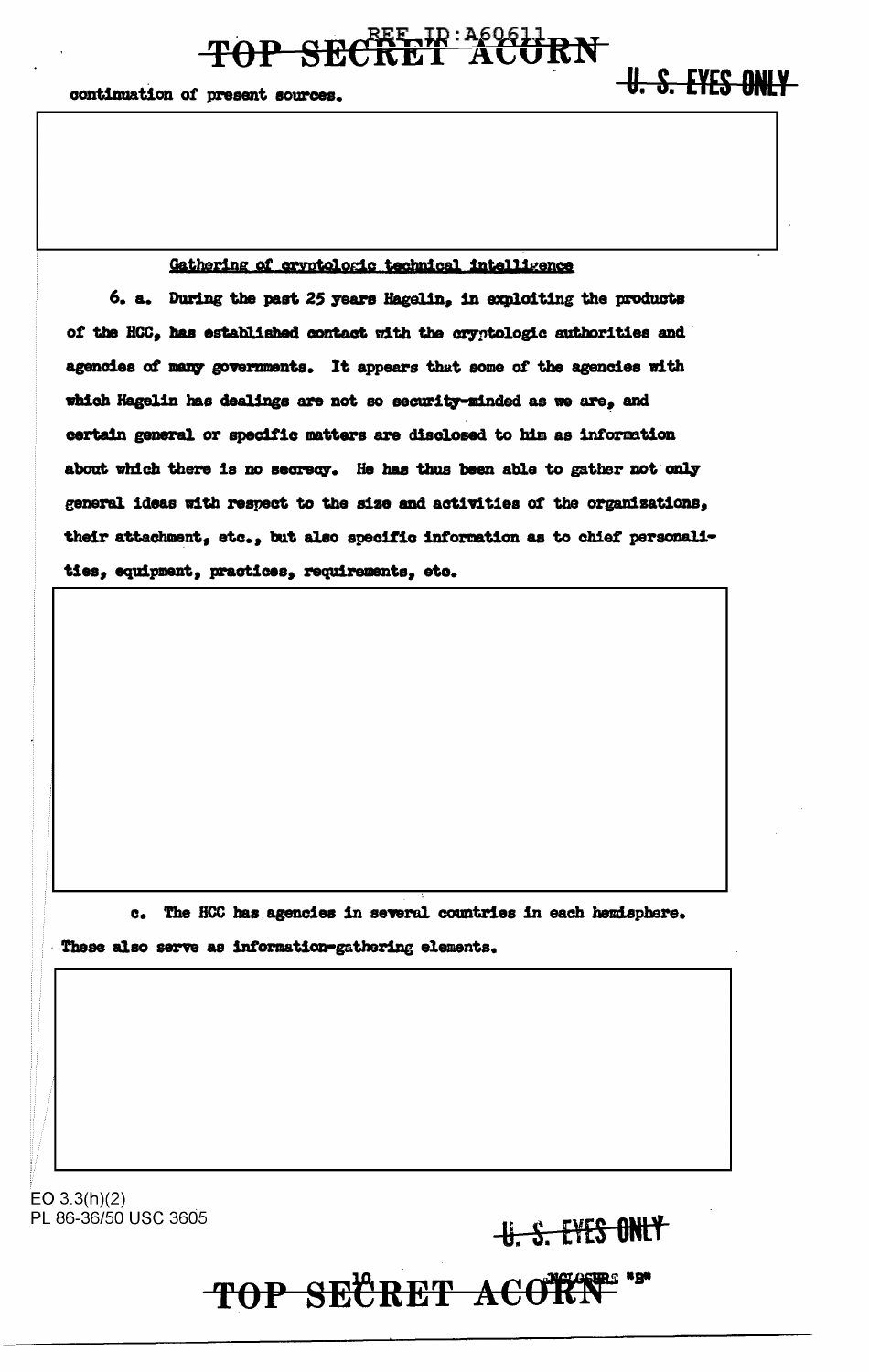# TOP SECREET ACCORNU. S. EYES ONLY

| the cryptologic agencies of U.S.S.R. satellite countries. In this connection, |                                                                   |                                      |  |
|-------------------------------------------------------------------------------|-------------------------------------------------------------------|--------------------------------------|--|
|                                                                               |                                                                   | representatives of the U.S.S.R. have |  |
| visited the HCC since 1946, desiring information as to new HCC developments   |                                                                   |                                      |  |
| and products.                                                                 |                                                                   |                                      |  |
| f. It should also be added that the HCC frequently receives requests          |                                                                   |                                      |  |
| for specific developments.                                                    |                                                                   |                                      |  |
|                                                                               |                                                                   |                                      |  |
|                                                                               |                                                                   |                                      |  |
|                                                                               |                                                                   |                                      |  |
|                                                                               |                                                                   |                                      |  |
|                                                                               |                                                                   |                                      |  |
|                                                                               |                                                                   |                                      |  |
|                                                                               |                                                                   |                                      |  |
|                                                                               |                                                                   |                                      |  |
|                                                                               |                                                                   |                                      |  |
|                                                                               |                                                                   |                                      |  |
|                                                                               |                                                                   |                                      |  |
|                                                                               |                                                                   |                                      |  |
|                                                                               |                                                                   |                                      |  |
| 7. a. The use of cipher machines for COMSEC purposes is staadily increa-      |                                                                   |                                      |  |
| sing with greater mechanization of office work in general. If the governments |                                                                   |                                      |  |
|                                                                               |                                                                   |                                      |  |
|                                                                               |                                                                   |                                      |  |
| Ъ.                                                                            | In this connection, it should be noted that not only does the HCC |                                      |  |
| solicit business, but also some business comes without solicitation from      |                                                                   |                                      |  |
| governments desiring specific developments or improvements. This situation    |                                                                   |                                      |  |
|                                                                               |                                                                   |                                      |  |
|                                                                               |                                                                   |                                      |  |
|                                                                               |                                                                   |                                      |  |
|                                                                               |                                                                   |                                      |  |
|                                                                               |                                                                   | U. S. EYES ONLY                      |  |
|                                                                               |                                                                   |                                      |  |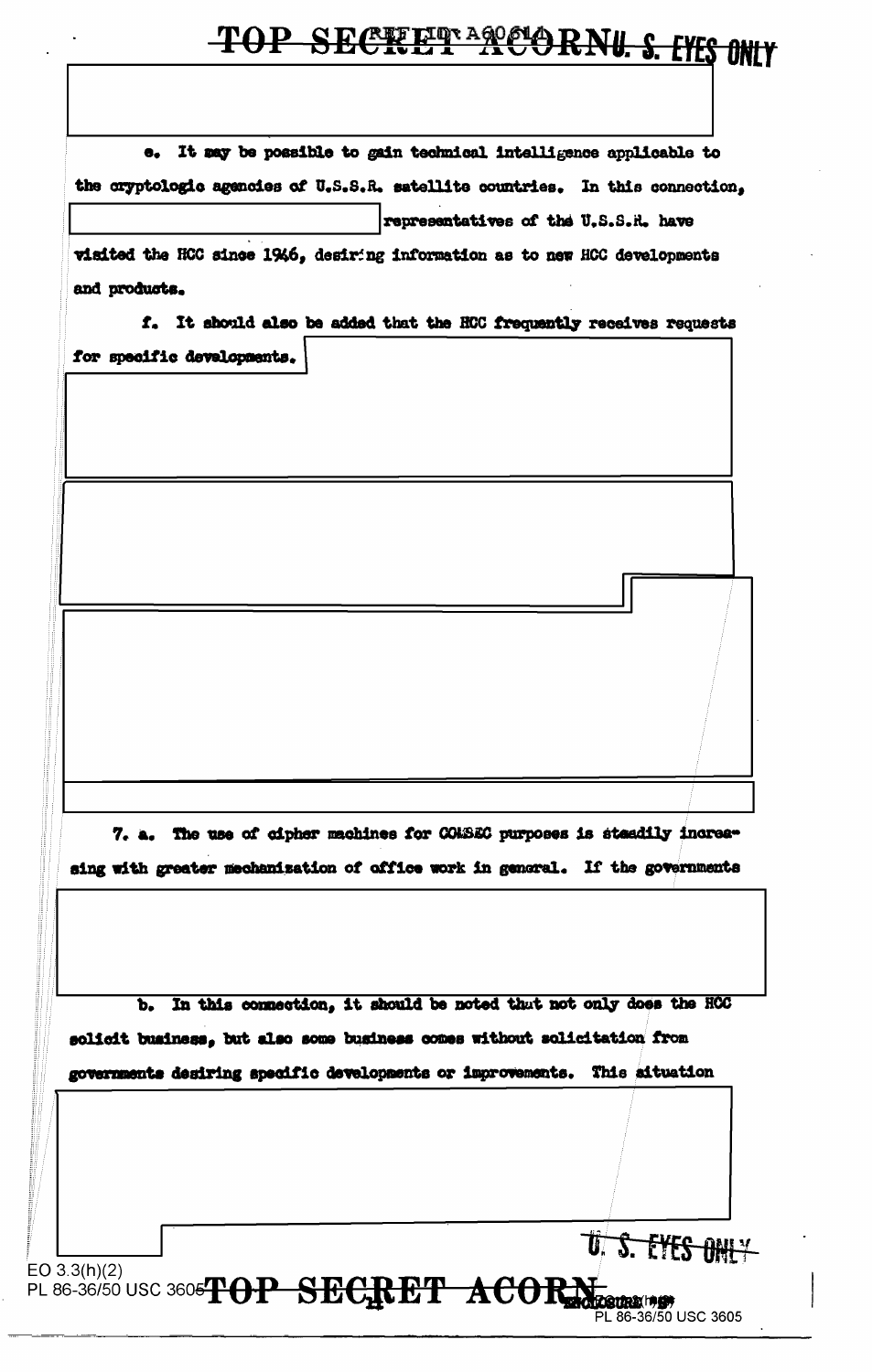8. The potential COMINT benefits mentioned above are those which ar more or less obvious. It is impossible to anticipate or prognosticate all the COMINT benefits

The disadvantages and/or risks inherent in such an arrangement will be treated in paragraphs 10-15 below. THE CONSEC POSSIBILITIES

9. a. Hagelin has proved himself a clever engineer and designer, as well as a cryptographer with some appreciation of the technical intracacies and pitfalls in the COMSEC field.

Reference has been made to the new kaying mechanism and other Ъ. improved features for the modified M-209 (or C-38) machine. Although AFSA is still studying the prototype improved C-38 machine submitted by Hagelin early in 1951, it is already permissible to state that it represents considerable improvement over the present C-38 (or M-209). AFSA's present COMSEC interest in this improved model lies in the possibility of incorporating the new keying mechanism and certain other recently proposed additional new features in an AFSA development called the Mechanical Cipher Machine (MCM). which is being designed specifically for the U.S. Marine Corps and for limited use by the U.S. Navy. It is quite probable that the original U.S. contracts with Hagelin (those of 1941/42) permit the U.S. to use his recent improvements on the M-209 without additional recompense to him; it is also true that Hagelin has indicated he would not contest this point. However, it must be noted that the U.S. contemplates using those improved features not in the M-209 but in the MCM -- a quite different machine. Whether this changes the patent situation is not clear. In any case, however, Hagelin's consultative assistance in working out the incorporation of these improvements in the MCM, and in other special cases, would probably be quite useful.

c. When the AFSA development known as AFSAM-7 has been completed and the machines have been procured and distributed to holders, our large stock of M-209s will become available for other purposes or usages. If the surplus M-209s were converted to modified M-209s, principally perhaps by

 $EO 3.3(h)(2)$ PL 86-36/50 USC 3605.

**ENCLOSIBE "B"** 

**THE S. EYES ONLY**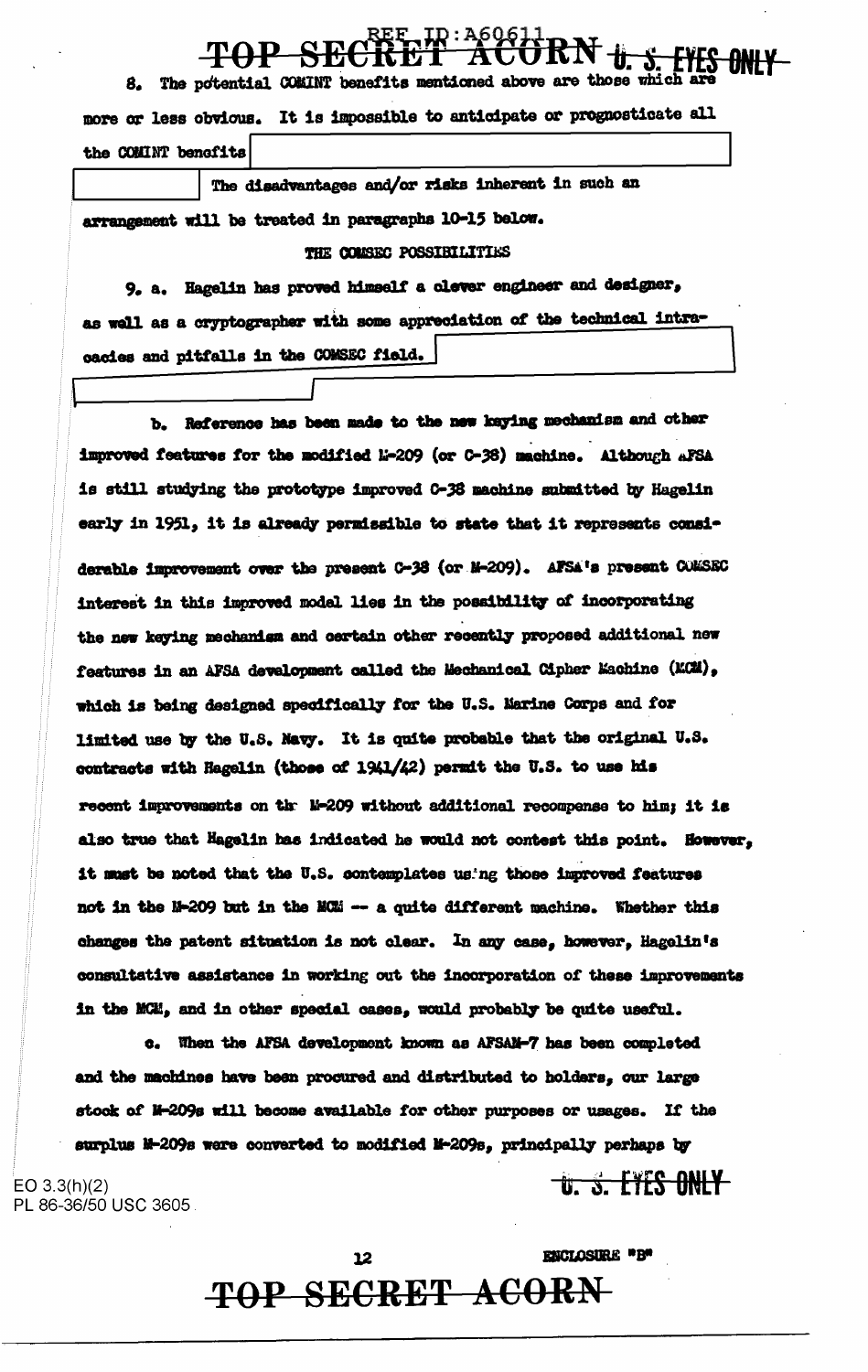# <u> - TIDI: A60616</u>

incorporating the new Hagelin keying mechanism, they might be given to NATO countries for use in low-level NATO or low-level national communications. Possibly the M-209 might be used in encrypting NATO weather traffic. We probably have a sufficient stock to supply all NATO armed forces with these machines. The HCC might be useful in working out the incorporation of the improvements, although it has been stated by Harelin that, from an engineering point of view, it would be more practicable to build machines anew rather than attempt to modify the present ones. Perhaps additional work along these lines will demonstrate the feasibility of incorporating the improvements, or certain of them, in our present M-209s.

f. As indicated in connection with the potential CAMINT benefits,

it is not possible to foresee all the potential CoMESC benefits

EO  $3.3(h)(2)$ PL 86-36/50 USC 3605

 $13$ 

## TOP SECRET ACORN

**U.S. EYES ONLY** 

ENCLOSURE "B"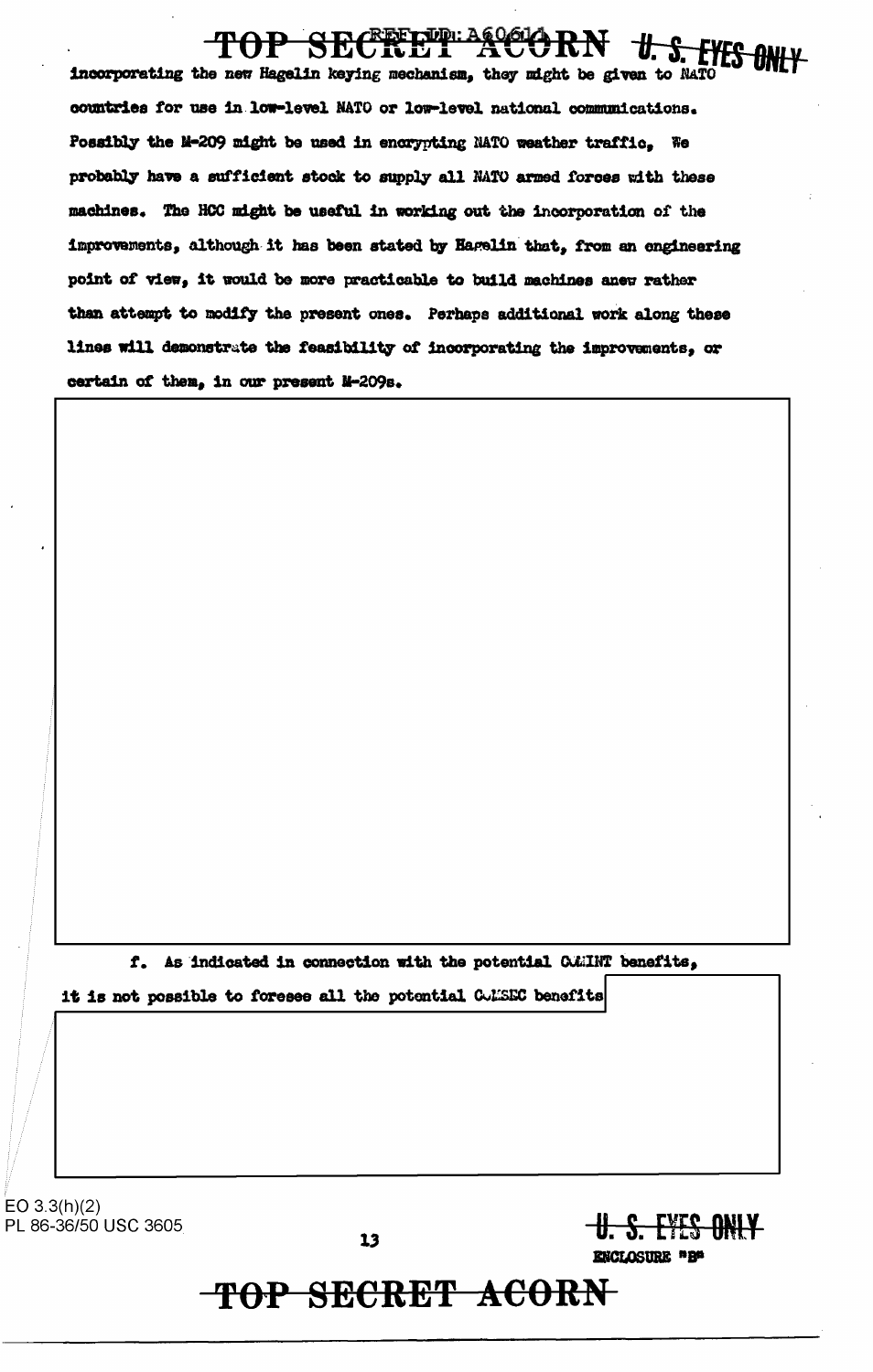### <u>D</u>:A6061 **TAPS** U. J. FYES ONLY

from the nature of certain risks that must be faced. The risks are three-fold: (1) Possible waste of money.- The deal would cost \$700,000 and

and (b) unforeseen contingencies might arise to prevent, obstruct, or reduce its efficacy, there would be the risk that the money would have been spent in vain. This risk is discussed in detail in paragraphs 11-14 below.  $(2)$ This risk is discussed in detail in paragraph 15 below. in detail in paragraph 16 below. b. There is another apparently significant but in reality unimportant disadvantage the placing of a limitation on U.S. disposition of surplus M-209 machines. "undertakes to use its best efforts to prevent the surplus sale or other disposition for private or commercial use and/or resale of any M-209 machines now owned by the United States or any Agency thereof." This condition, while appearing to be a limitation on U.S. rights, is really in furtherance of U.S. interests. it is existing policy not to permit these machines to be sold as surplus equipment. Annex 1 to this knolosure mas a bearing on this point. c. One other disadvantage may be mentioned, viz., the additional administrative burdens which must be assumed by the U.S. if full advantage is to be taken U. J. EYES GNIV  $EO 3.3(h)(2)$ 

PL 86-36/50 USC 3605 TOP SECRET ACORNECOSURE "B"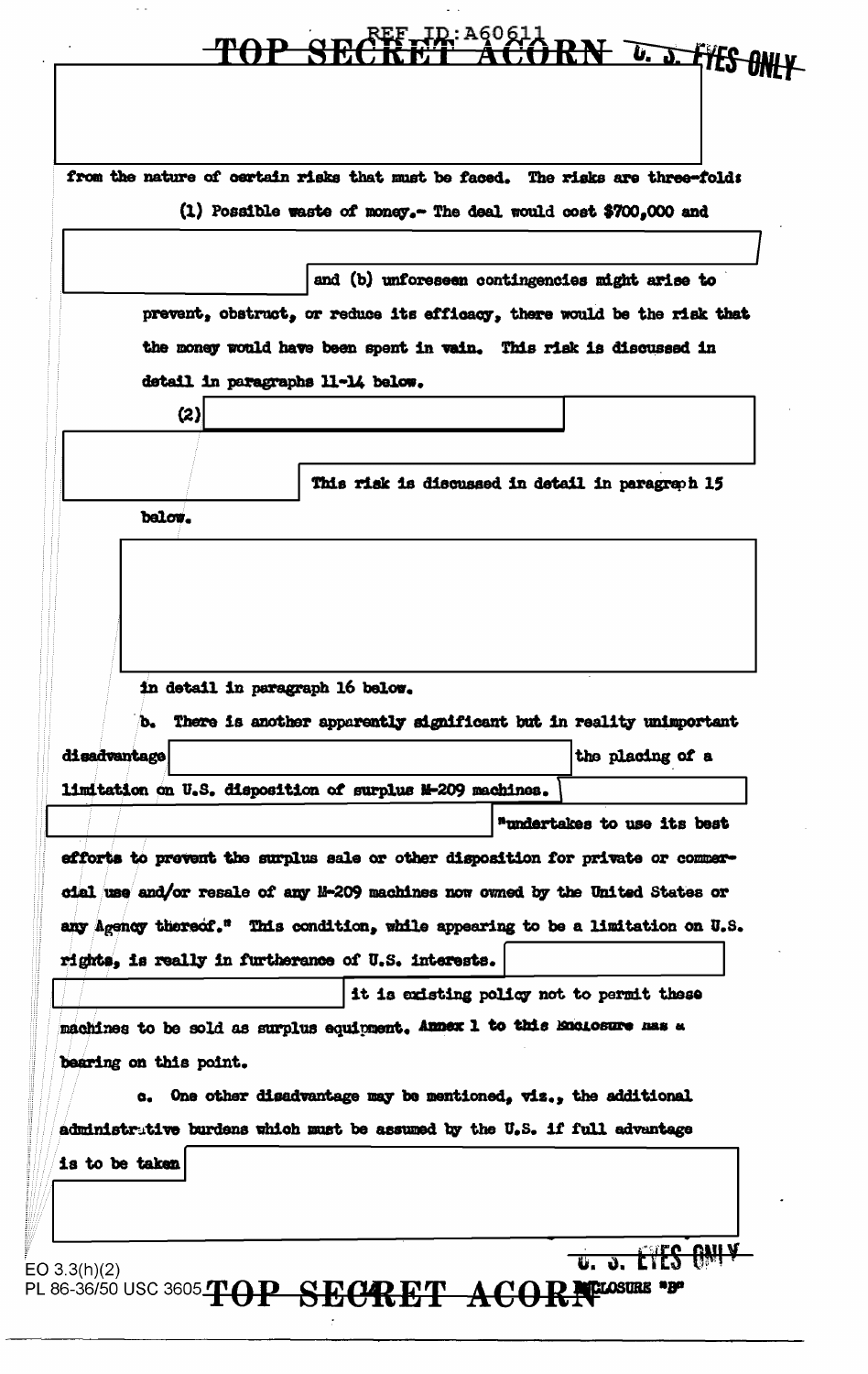ID:A6061. <del>V U. S. EYES ONLY</del> study reports, etc. This would involve additional personnel, not many, but perhaps two or three persons. ASSESSMENT OF ADVANTAGES, DISADVANTAGES, AND RISKS

if there was certainty as to their realization, a

OGA

11. a. With reference to the risk mentioned in paragraph 10.a(1), it is clear that as regards the potential benefits which might flow from the

would be well worth undertaking, even at considerable cost. However, it is obvious that not only can there be no such certainty, but also that the probability of reaping the potential benefits is undeterminable, since much would depend upon:

12. a. With regard to the factor of integrity, it can be stated with some assurance that in previous dealings with Hagelin he has demonstrated his trustworthiness and good faith. All who have talked with him agree that, although a good trader, he can be relied upon to execute, in good faith and to the fullest extent of his ability, the terms of any agreement to which he is a willing party. As regards the integrity of Hagelin Junior, there is not only no reason to entertain dubts on this score but also the parental control exercised over him is such that for the term of the agreement at least there should be no difficulties.

b. With regard to other personnel of the HCC, we have the assurance of the Hagelins that none of them, save, possibly, Mr. C.E. Lindmark, is capabale of inventing or developing new ideas in the COMSEC equipment field.

EO  $3.3(h)(2)$ PL 86-36/50 USC 3605

 $\frac{1}{x}$   $\frac{1}{x}$   $\frac{1}{x}$   $\frac{1}{x}$   $\frac{1}{x}$   $\frac{1}{x}$   $\frac{1}{x}$   $\frac{1}{x}$   $\frac{1}{x}$   $\frac{1}{x}$   $\frac{1}{x}$   $\frac{1}{x}$   $\frac{1}{x}$   $\frac{1}{x}$   $\frac{1}{x}$   $\frac{1}{x}$   $\frac{1}{x}$   $\frac{1}{x}$   $\frac{1}{x}$   $\frac{1}{x}$   $\frac{1}{x}$   $\frac{1}{x}$ 

**ENCLOSURE \*B\*** 15 TOP SECRET ACORN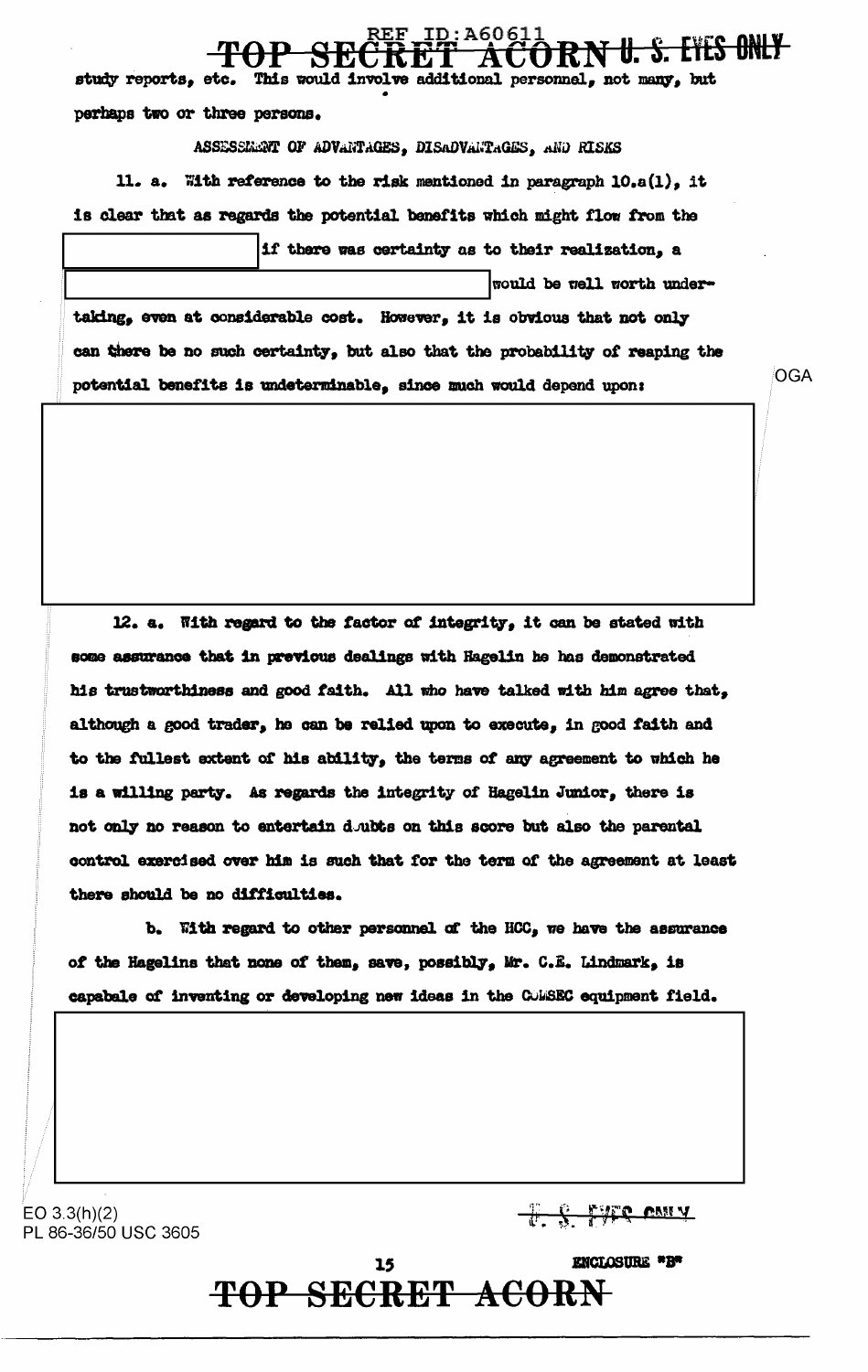|                                      |                                                          | MD CLAKE ID: A60611 | Furn 10N                                                                       |  |
|--------------------------------------|----------------------------------------------------------|---------------------|--------------------------------------------------------------------------------|--|
|                                      |                                                          |                     |                                                                                |  |
|                                      |                                                          |                     |                                                                                |  |
|                                      |                                                          |                     |                                                                                |  |
|                                      |                                                          |                     |                                                                                |  |
| 13.                                  |                                                          |                     | With regard to the bearing that the action which the U.S. Govern-              |  |
|                                      | ment is taking with respect to NATO communications       |                     |                                                                                |  |
|                                      |                                                          |                     | the following comment may be pertinent: Hagelin has ceveloped                  |  |
|                                      | and is developing certain cryptographic equipment which, |                     |                                                                                |  |
|                                      |                                                          |                     |                                                                                |  |
|                                      |                                                          |                     |                                                                                |  |
|                                      |                                                          |                     |                                                                                |  |
|                                      |                                                          |                     |                                                                                |  |
|                                      |                                                          |                     |                                                                                |  |
|                                      |                                                          |                     |                                                                                |  |
|                                      |                                                          |                     | In the case of the pro-Soviet nations, the                                     |  |
|                                      |                                                          |                     | possible effects, whether for better or worse, of Hagelin's developments are,  |  |
|                                      | of course, completely unpredictable.                     |                     |                                                                                |  |
|                                      |                                                          |                     |                                                                                |  |
|                                      |                                                          |                     |                                                                                |  |
|                                      |                                                          |                     | considered: suppose that some well-equipped firm should decide to go into the  |  |
|                                      |                                                          |                     | COMSEC equipment business and become a competitor of the HCC. Then, either,    |  |
|                                      |                                                          |                     |                                                                                |  |
|                                      |                                                          |                     |                                                                                |  |
|                                      |                                                          |                     | as having been a poor investment. The latter would, no doubt, be the           |  |
| decision.                            |                                                          |                     |                                                                                |  |
|                                      |                                                          |                     | b. The chances for the occurrence of this contingency, however, are            |  |
|                                      |                                                          |                     | small in view of the head-start the HCC now has and the comparatively very     |  |
|                                      |                                                          |                     | limited market for CONSEC equipment. Moreover, even should it occur, the       |  |
|                                      |                                                          |                     | probability that the new firm will have developed, tested, manufactured, and   |  |
|                                      |                                                          |                     | be ready to sell its new product in quantity within a very few years is rather |  |
| EO 3.3(h)(2)<br>PL 86-36/50 USC 3605 |                                                          |                     | <b>U. S. EYES ONLY</b>                                                         |  |
|                                      |                                                          | 16                  | <b>ENCLOSURE "B"</b>                                                           |  |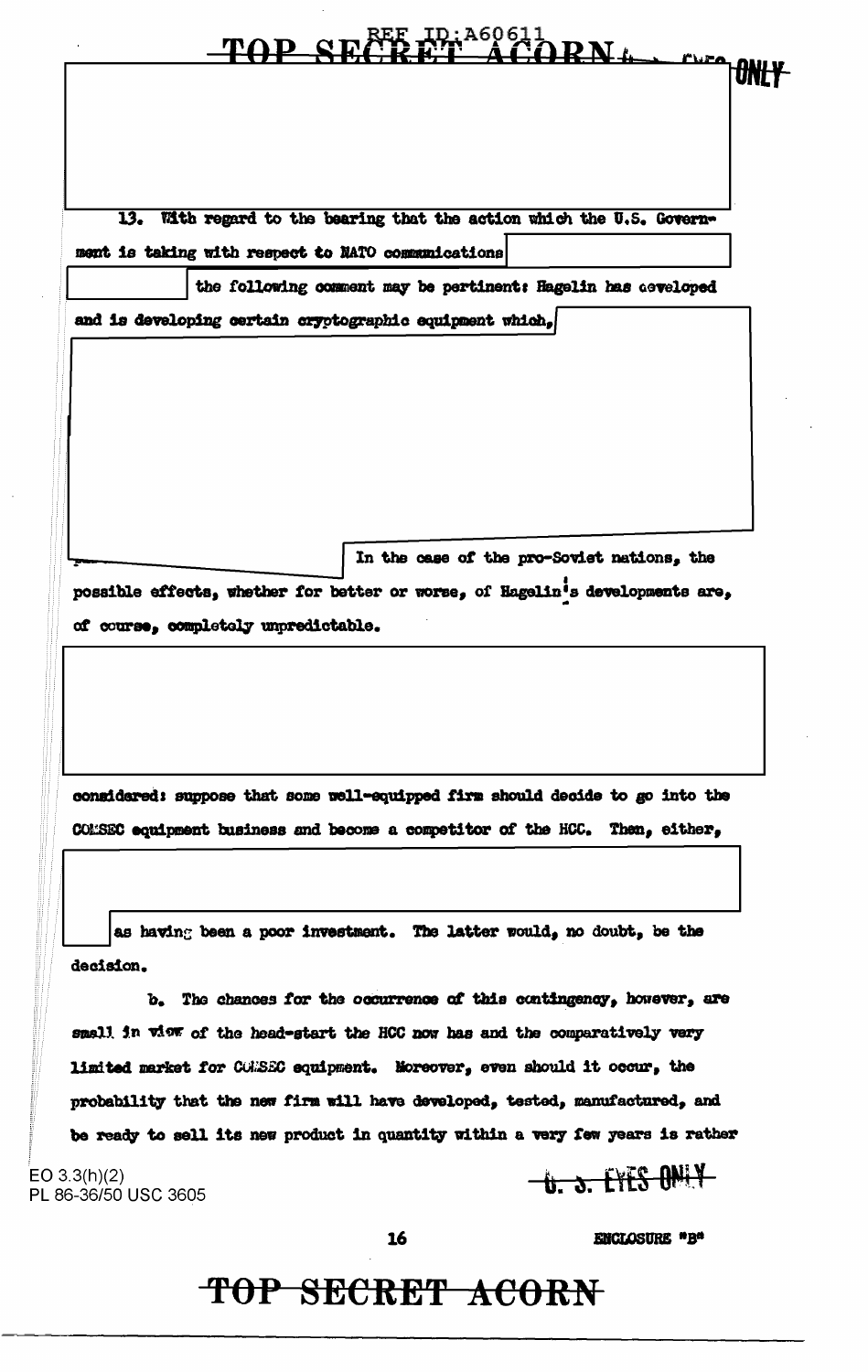#### ID:A60611 REF SECRET ACORN v. s. EYES ONLY  $\mathbf{\mathcal{H}}$

| SMRTT: TT ANT AVASTORTOMA TH DRAFT WARAGED TD AGARDII THAN GOGANITAL         |                          |  |  |  |  |
|------------------------------------------------------------------------------|--------------------------|--|--|--|--|
| Other contingencies which would mullify or minimize the benefits<br>$\alpha$ |                          |  |  |  |  |
|                                                                              | For example, the Swedish |  |  |  |  |
| Government, or conceivably the U.S.S.R., might take over the HCC. Suppose    |                          |  |  |  |  |
| the former occurs: in this event, it is highly probable that the Swedish     |                          |  |  |  |  |
| Government would take action                                                 |                          |  |  |  |  |

Suppose the U.S.S.R. should, as a result of war, take over the HCC. The cryptanalytic situation of the U.S. vis à vis the U.S.S.R. and its various satellites leads to the assumption that we might be no worse off than we are; and it is conceivable that we might be better off.

d. The foregoing four paragraphs discuss the risk mentioned in paragraphs 10.a. (1). There remain to be discussed the risks mentioned in paragraphs 10.a.(2) and (3), and these will be assessed in the next two paragraphs.

15. With regard to the possible damage to U.S. COMINT security in going

The U.S. has control over this in

larger measure.

16. With regard to the risk of political repercussions, it is true that

|                            | be undesirable repercussions. But here again, the danger                        | lis |
|----------------------------|---------------------------------------------------------------------------------|-----|
|                            | not believed to be serious, in view of the remarks made in paragraph 12; and if |     |
|                            | the damage to our friendly relations                                            |     |
|                            | would probably not be severe. As to the risk of undesirable political reper-    |     |
|                            |                                                                                 |     |
| cussions that might result |                                                                                 |     |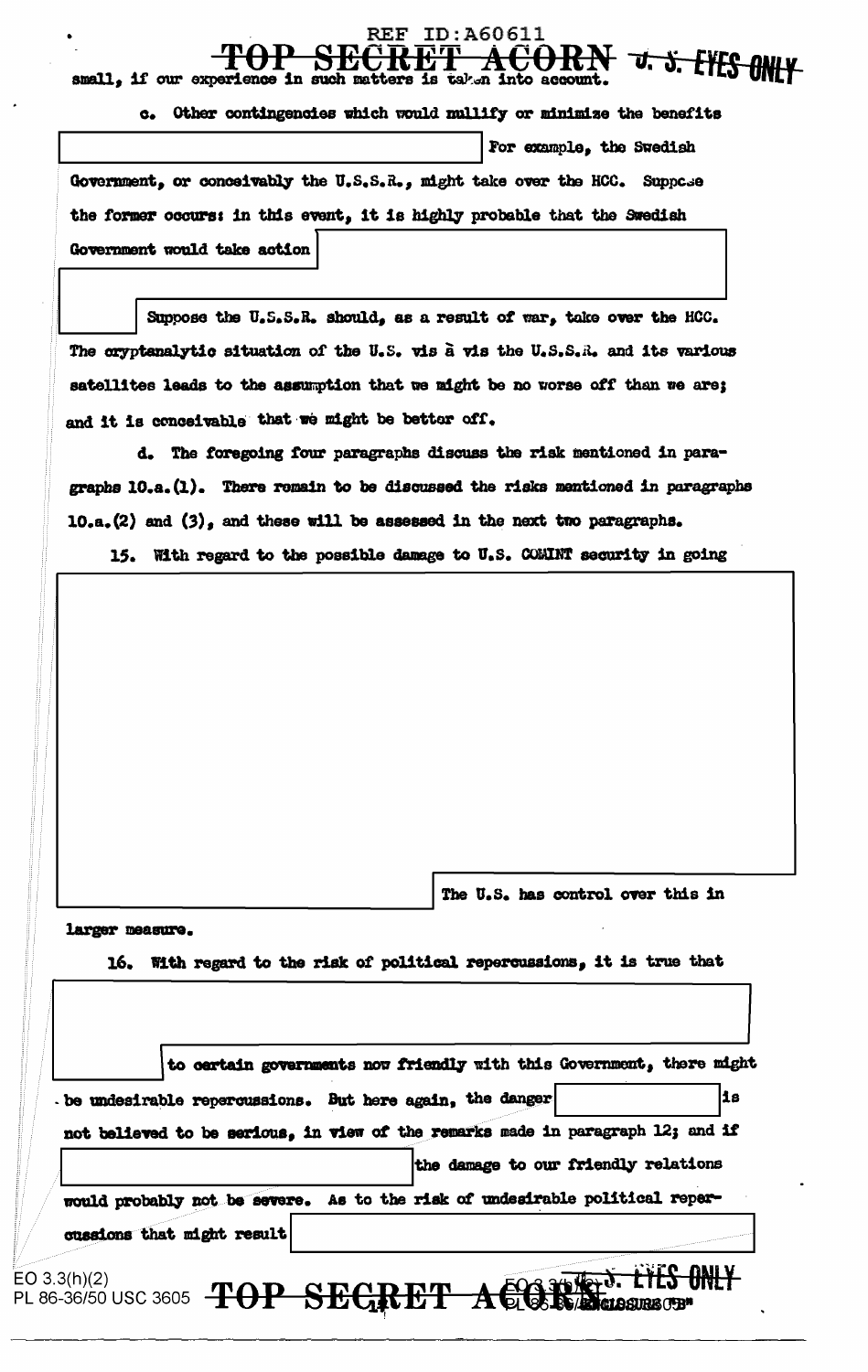### <u>ID:A60611</u> <u>ËĀRN V. S. EIES ONLY</u> **REF**

the gravity of

| this risk lies entirely within the control of the U.S., since it will be     |  |
|------------------------------------------------------------------------------|--|
| directly proportional to the extent and nature                               |  |
| undertaken. This risk is not an unavoidable concomitant                      |  |
| it can be minimal, or entirely absent, if the U.S. choose not to try to take |  |
| advantage of all the opportunities                                           |  |

17. The preceding six paragraphs pave the way for making a judgment

will not have been spent in vain. However, it is my considered opinion that, taking into account (a)

that it

**ETES ONLY** 

is not inadvisable to assume the risks, and in expectation that the hoped-for benefits will be realized.

18. a. Enclosure "D". was prepared by CIA in collaboration with Mr. Hedden on 17 May 1951. It represents an improvement on the first draft and, with one exception, it includes all the safeguards and features recommended by the Director, AFSA in his memorandum of 6 April 1951 to the Director of Central Intelligence (Annex 5 to Enclosure "C"). This exception is in regard to the terms of payment: the Director, AFSA recommended that the consideration be paid in seven equal annual installments; CIA finds this not only unnecessary but also undesirable from its point of view. Since faithful performance rests in this case on

 $\boldsymbol{\mathcal{A}}$ 

EO  $3.3(h)(2)$ PL 86-36/50 USC 3605 TOP SECRET

 $\sim$  100  $\sim$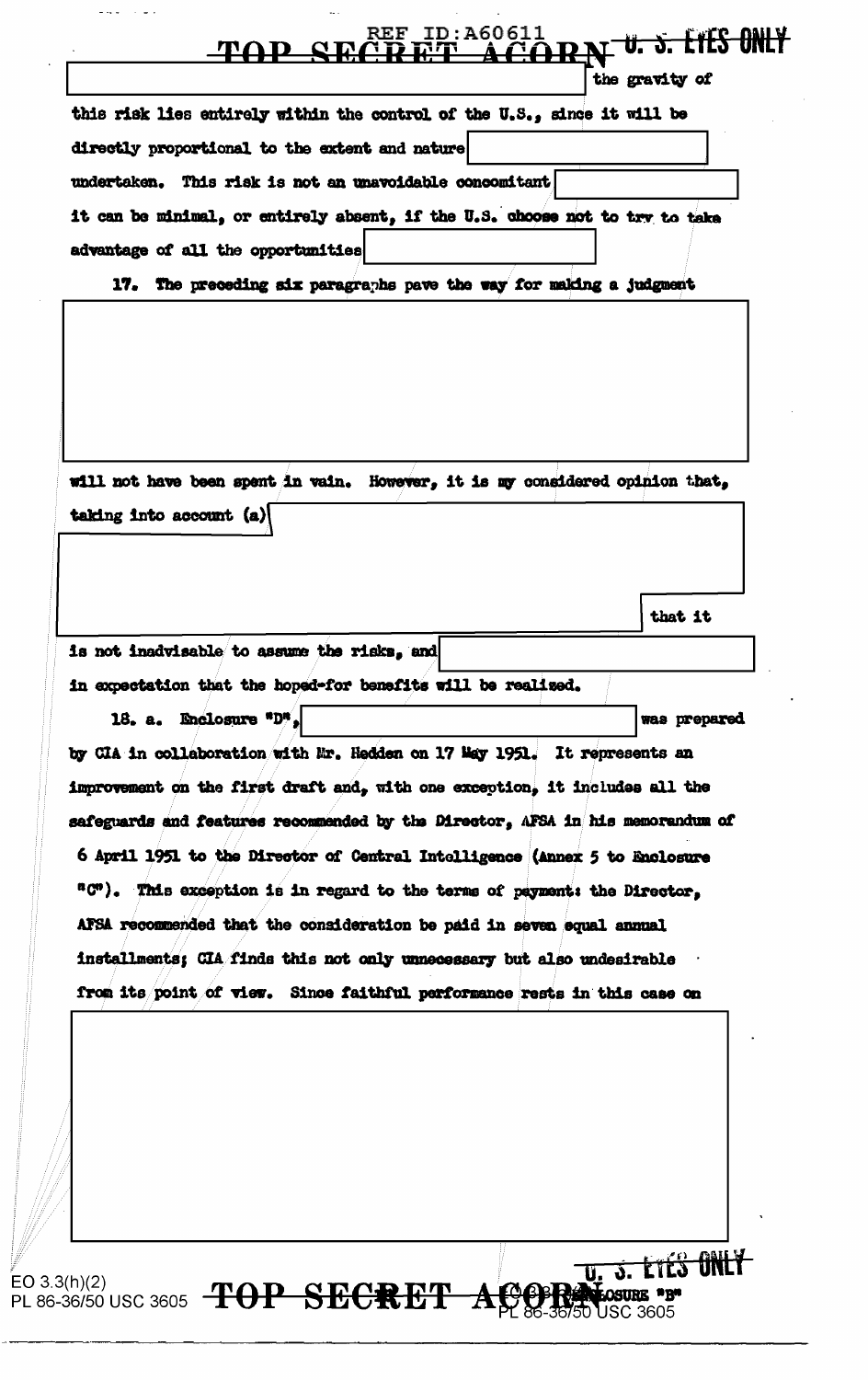### U. J. EYES ONLY <u>ID: A60611</u> TOP SI

### FINAL RELARKS

19. In view of the content of paragraphs 11 to 18 above, it is believed that the Director, AFSA should advise the Director of Central Intelligence that the (Enclosure "D") is satisfactory and that, although he still regards as a gamble, he deems it to be worthwhile. 20. In view of the interest which USCIB has in this matter, it is deemed desirable to submit this report to the Board merely as information. It is not deemed necessary for the Director. AFSA to submit it to USCIB for approval or  $EO$  3.3(h)(2) PL 86-36/50 USC 3605

 $\theta$ .  $\delta$ . EYES ONLY TOP SECRET ACORN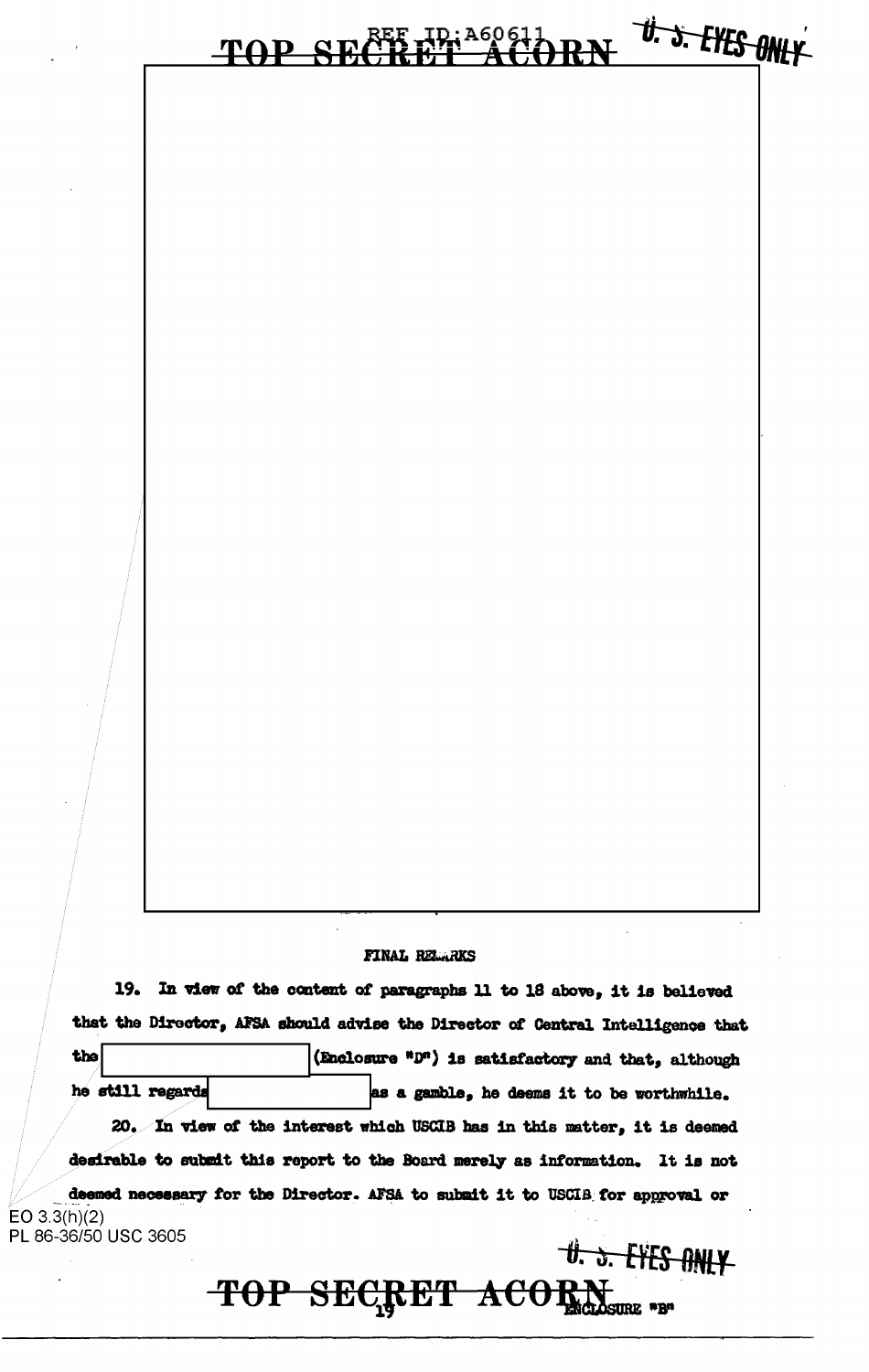## TOP SECRET ACORN

**U. S. EYES ONLY** 

to attempt to obtain the concurrence or even an expression of endorsement by the Board.

22. In view of the fact that the primary objects

it is advisable that this project be given a cover name and be surrounded with special security safeguards beyond those applicable to COLIET codeword information or material. As few AFSA personnel as practicable should be permitted to know or any of its details.  $EO 3.3(h)(2)$ PL 86-36/50 USC 3605  $EO 3.3(h)(2)$ PL 86-36/50 USC 3605

**U. S. EYES ONLY** 

20

**ENCLOSURE "B"**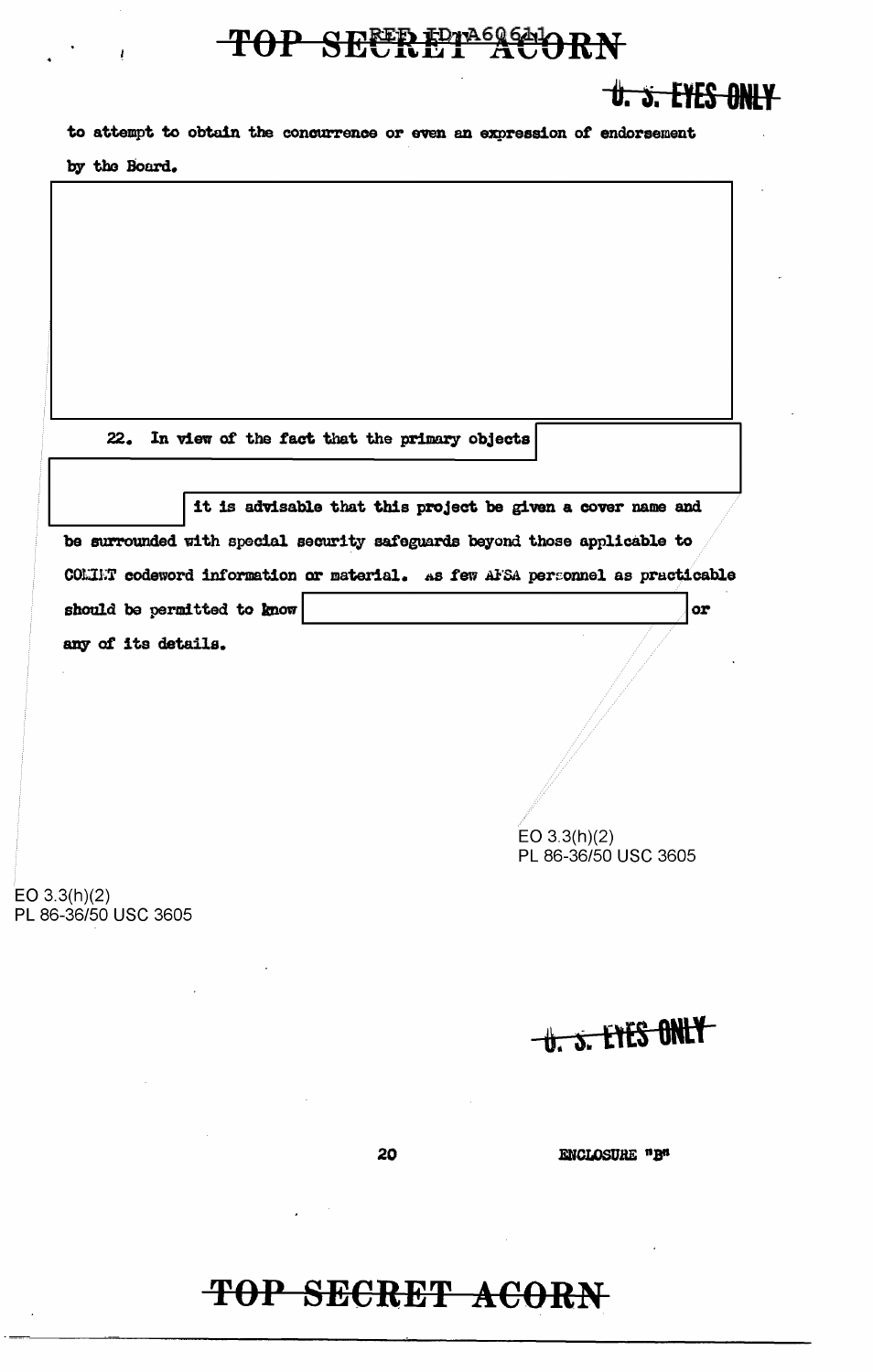### REF ID:A60611

## RESTRICTED

-RESTRIGTED -- BOOK MSG -25 FEB 46 SENT OUT BY OCSIGO-REQ. DIV. SUPPLY CONTROL BRANCH

'f'ARI 98567 CM-OUT-9SS67

CONVERTER 14-209 IS CLASSIFIED HEREBY AS MILITARY TYPE I. DESIRE ALL CLASS A AND B STOCKS BE RETURNED TO U.S. ALL CLASS C STOCKS AND ANY CLASS A AND B STOCKS NOT RETURNED WILL BE DESTROYED. FOR SECURITY REASONS NONE SHOULD BE DECLARED SURPLUS TO ANY DISPOSAL AGENCY.

> 21 RESTRICTED

----~-----------~~~~----------------------

AMNEX 1 TO ENCLOSURE *nB"*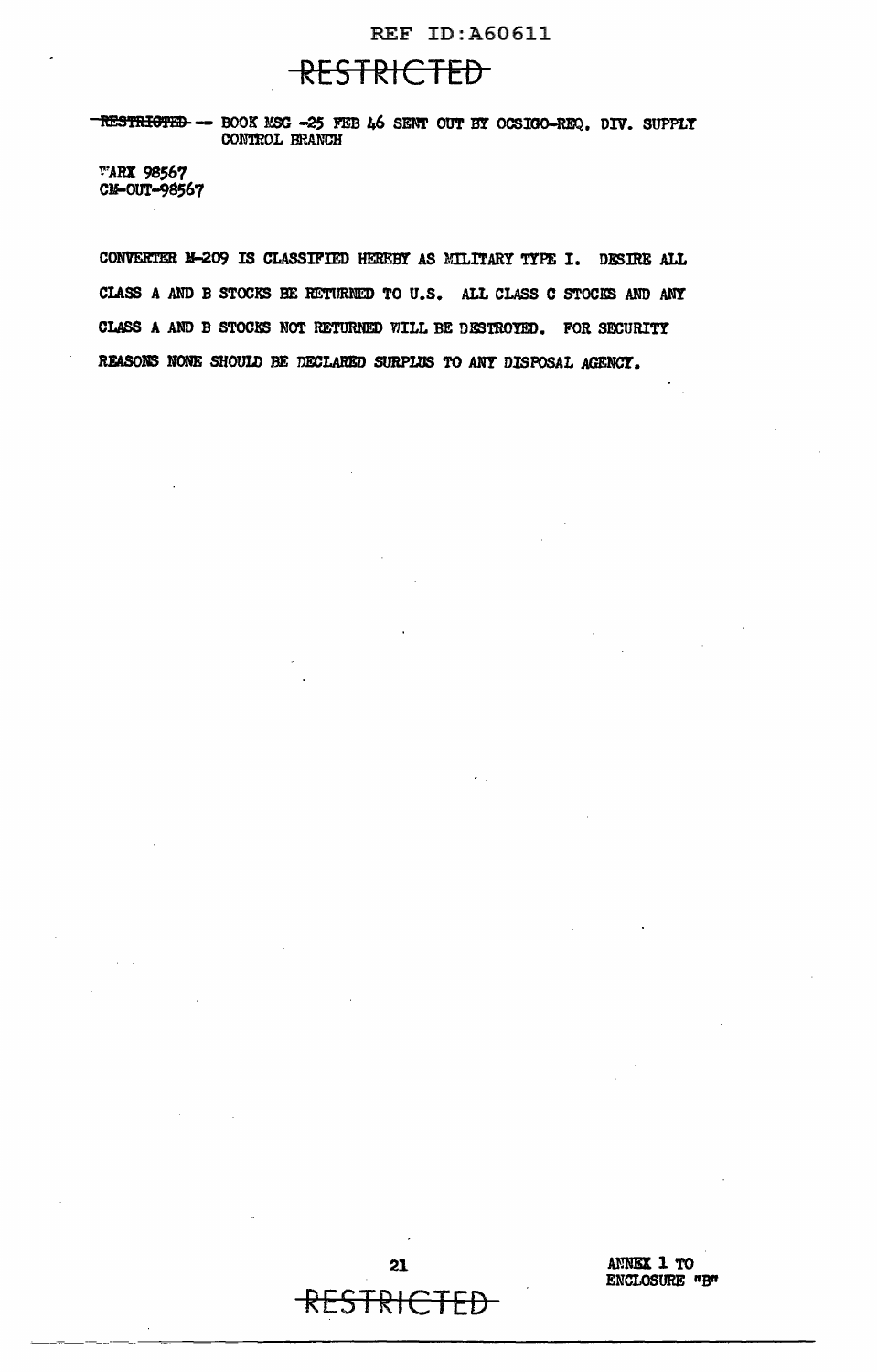BRIEF HISTORY OF

 $-$ <del>TOP</del>

1. a. During World War II, the U.S. Armed Forces extensively employed for low-echelon communications a cipher machine known as Converter M-209. These machines were manufactured by the I.C. Smith and Corona Typewriter Co. at Groton, New York, under U.S. patents owned by Mr. Boris C.W. Hagelin, a citizen of Sweden and sole owner of the Hagelin Cryptograph Company (HCC) of Stockholm.\* Approximately 72,000 E-209's were manufactured for the Armed Forces. About 60,000 machines are still on hand, in serviceable condition. The details of the contracts involved in the procurement of the M-209 are given in Annex 1 to this Enclosure. b. The N-209 is practically identical with a model (C-38) manufactured and sold on the open market by the HCC in various parts of the world, but thus far principally in Europe.

 $\mathop{\bf REF}\nolimits$ 

ID:A60611

RET ACORN

**U. S. EYES ONLY** 

2. a. In its operations in the communications intelligence (COMINT) field, AFSA has knowledge of the extensive use of the C-36 machine by various foreign governments.

3. a. Soon after the close of hostilities. Mr. Hagelin initiated research and development work with a view to improving the C-38 (or N-209) and to producing new types of cipher machines for commercial exploitation. b. Through informal contact between a member of AFSA and Mr. Hagelin some of Mr. Hagelin's new ideas for cryptologic devices came to the attention of AFSA, and were studied to ascertain their security. The results of such studies were not communicated to Mr. Hagelin.

\* The Swedish trade name of the firm is Aktiebolaget Cryptoteknik (A.B. Cryptoteknik).

Enclosure to AFSA-COT Staff Study dtd 22 May 1951  $EO$  3.3(h)(2)

PL 86-36/50 USC 3605

24

ENCLOSURE "O"

**U. S. EYES ONLY**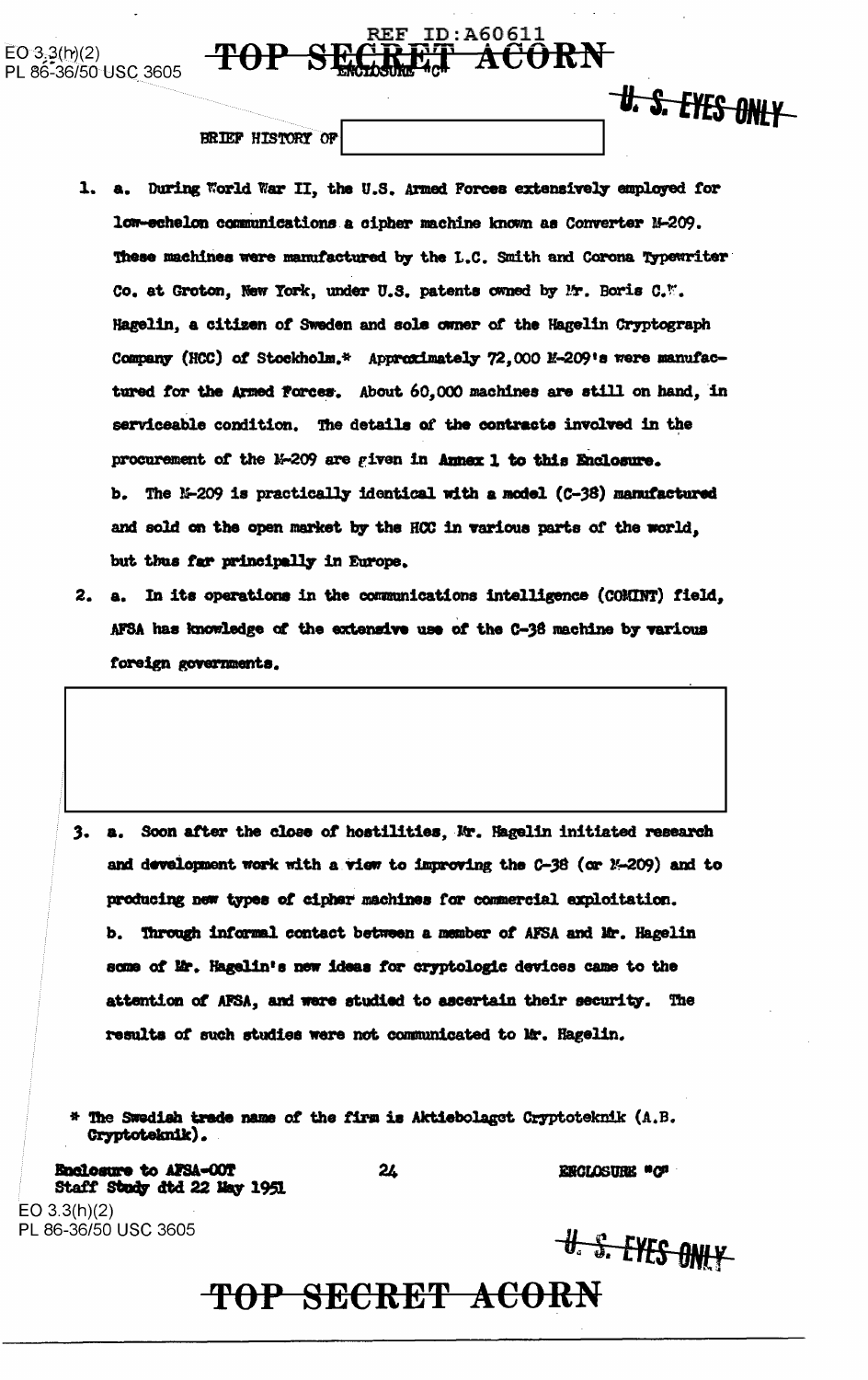# TOP SECRET ACORN

On 8 February 1950, representatives of AFSA met with a **uepresentationally L.** а. of the Engineering and Technical Service, Office of the Chief Signal Officer, and a representative of Mr. Hagelin, to discuss the possibility of providing Mr. Hagelin with one or more M-209s so that he could incorporate embodiments of certain of his ideas for improving the security of the M-209. The desired machines were not made available but Mr. Hagelin obtained one from the L.C. Smith Company.

b. On 8 January 1951, an M-209, modified by the HCC to incorporate a new keying mechanism, was received by AFSA and promptly subjected to study. Although the security studies have not been completed, it is clear that the new keying mechanism proposed by the HCC would greatly increase the overall security of messages encrypted by the modified machine.

5. a. It was learned that the HCC was preparing not only to manufacture and sell new models incorporating the improved keying mechanism, but also to produce several new cipher machines of considerable security, which also employ the new keying mechanism.

b. It was also learned that patent applications on the new keying mechanism had been filed in several countries (U.S., Switzerland, France,

Italy) and

In January 1951, Mr. Hagelin, accompanied by his son Boris Hagelin, d. Junior, came to Washington for the purpose of discussing with AFSA the results of the study of the modified M-209. They were told that the study was not complete and no report was yet available.

 $EO.3.3(h)(2)$ PL 86-36/50 USC 3605

**ENCLOSURE "C"** 

U. J. EYES ONLY

25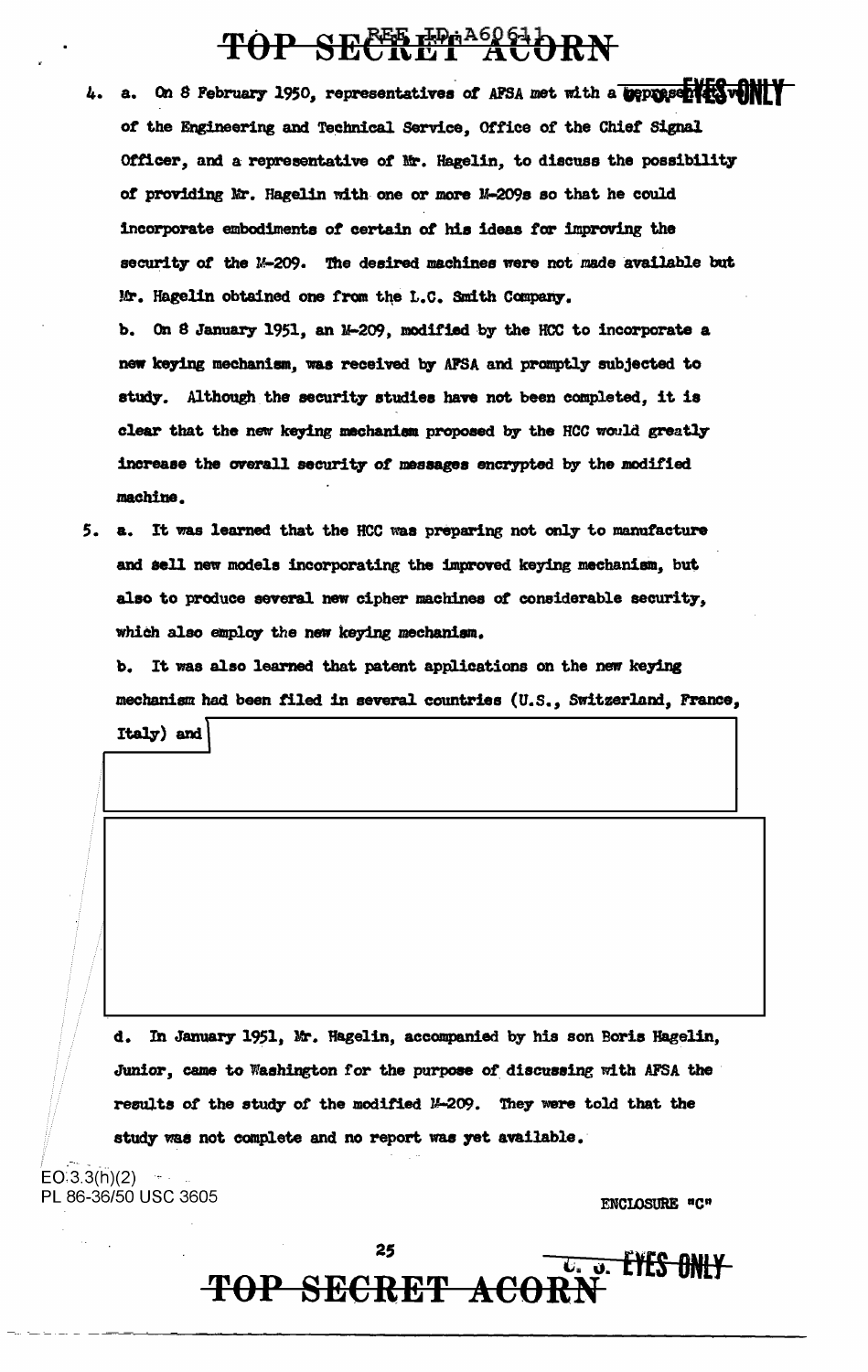### **CRETTE ACC** RNU. J. LYES ONLY TOP SE

Director, AFSA, who decided to place the matter before the Armed Forces Security Council (AFSAC).

## 6. a. On 29 January 1951, at the 26th Meeting of AFSAC, Mr. Friedman, on behalf of the Director, AFSA, made a presentation regarding this matter (Annex 2 to this Enclosure).

b. The minutes of the discussion at the AFSAC meeting form reference (b)

to this report. The decision reached was as follows:

"DECISION: AFSAC authorized the Chairman to contact the Director, Central Intelligence with a view toward obtaining his views

together with a summary prepared by CIA (Annex 3 to this Enclosure). On 16 February 1951, the Director, AFSA submitted preliminary comments  $c_{\bullet}$ indicating specific points which should be amended or added, for purposes of further discussion in a second conference to be

The results of the conference are

summarized in Annex 4 to this Enclosure.

 $EO 3.3(h)(2)$ 

PL 86-36/50 USC 3605

**C.C. LYES ONLY** 

**ENCLOSURE "C"** 

OGA

26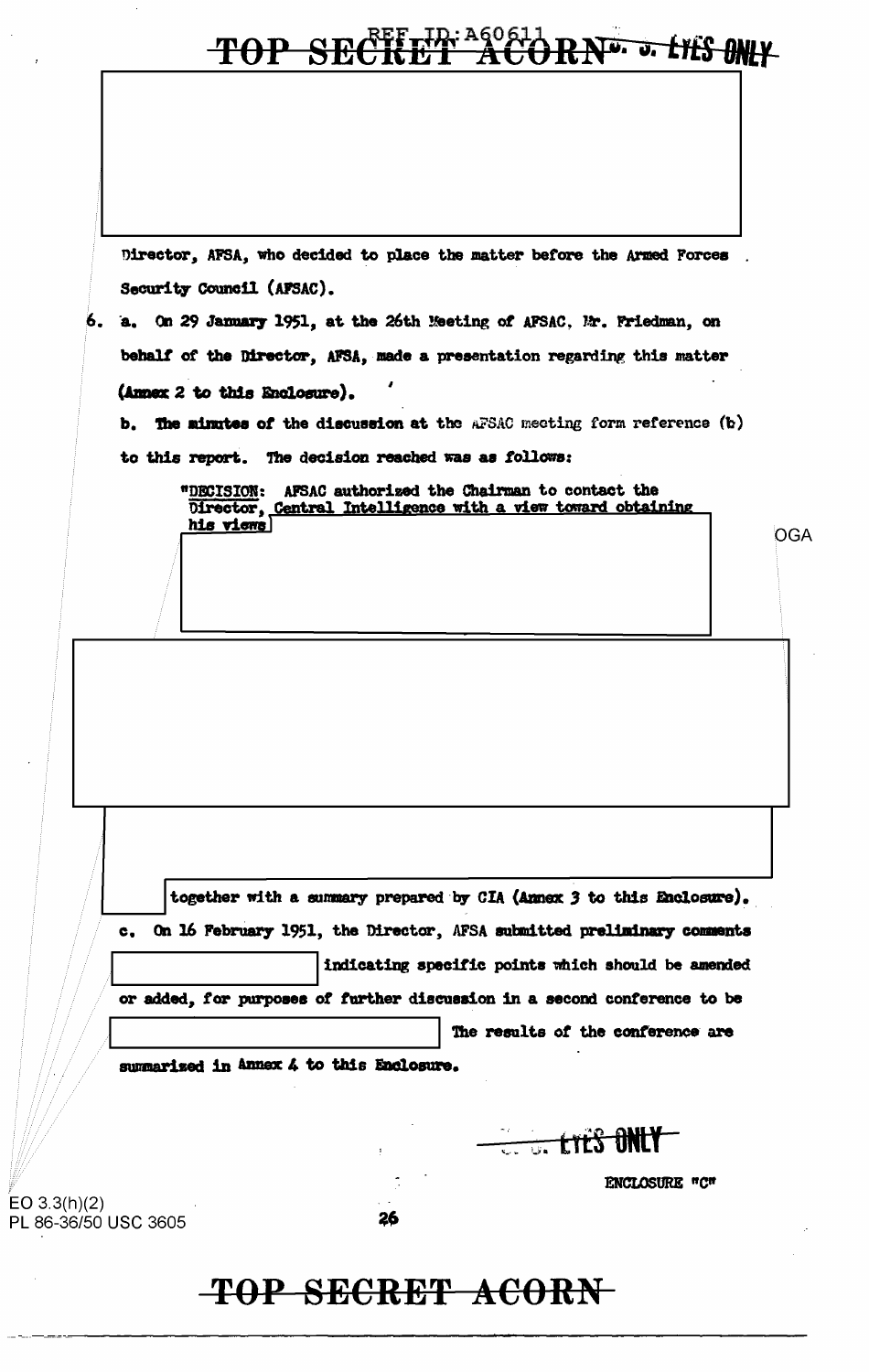### TOP SECRET ACT RN + s. EYES ONLY

8. a. On 9 March at the 61st Meeting of the United States Communications Intelligence Board (USCIB), a brief presentation of this subject was made for the information of the members of USCIB, by Mr. Friedman, on behalf of the Director, AFSA. No comments were made on the presentation. The minutes of the discussion at the meeting form reference (a) to this report.

b. On 29 March 1951, the Director, AFSA submitted a Report on this matter to the members of AFSAC (reference (c)) and the memorandum was discussed at the 30th Meeting of AFSAC, on 6 April 1951. The minutes of the discussion form reference (d) to this report, a reading of which discloses that:

(1) Several members of AFSAC were doubtful of the advisability of making a deal which would cost \$700,000 and in which there was no

(2) Nevertheless, it was recognized that there was a possibility of reaping benefits and, therefore, although AFSAC was unwilling to approve and thus to endorse the recommendations in AFSAC 66/20, it agreed as follows:

"DECISION: AFSAC agreed to interpose no objections to the proposals of Director, AFSA.

9. a. On 6 April 1951, the Director, AFSA forwarded to the Director of Central Intelligence specific recommendations based upon a detailed study referred to in Paragraph 7b above. A copy of these recommendations, which dealt principally with additional safeguards thought to be desirable for incorporation in the draft form, is attached as Annex 5 to this Enclosure.

b. Cm 10 April 1951, the Director, AFSA forwarded to the Director of Central Intelligence a memorandum (see Annex 6 to this Enclosure) in which he summarized the broad considerations involved

and clarified his views concerning them.

<del>U. S. EYES ONLY-</del>

EO 3.3(h)(2) PL 86-36/50 USC 3605

ENCLOSURE "C" TOP SECRET ACORN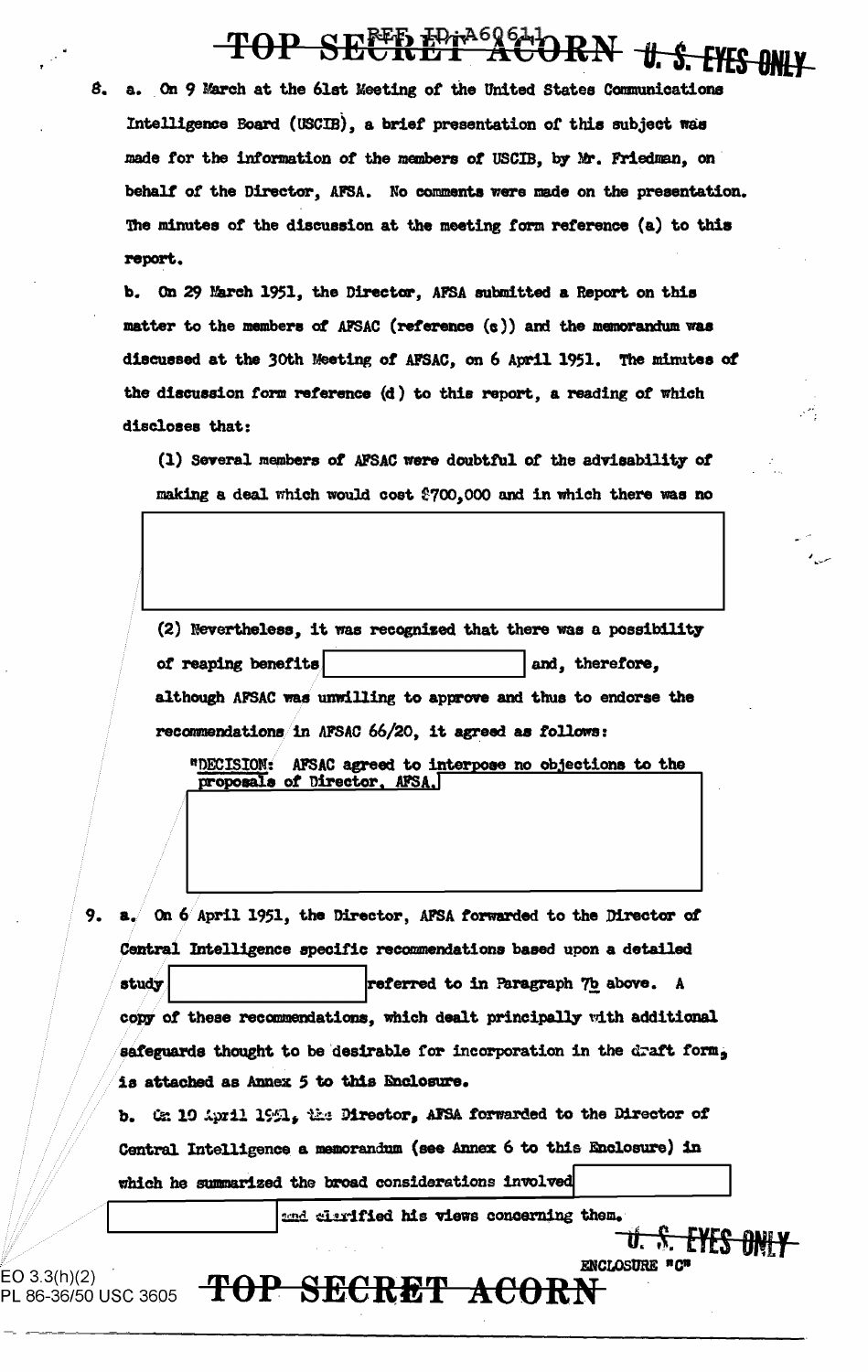## TOP SECRET ACORN

28  $\sqrt{1}$ 

TOP SECRET ACORN U.S. FILS ONLY

 $\hat{\mathcal{A}}$ 

ENCLOSURE "C"

**U.S. EVES ONLY** 

EO 3.3(h)(2)<br>PL 86-36/50 USC 3605

10.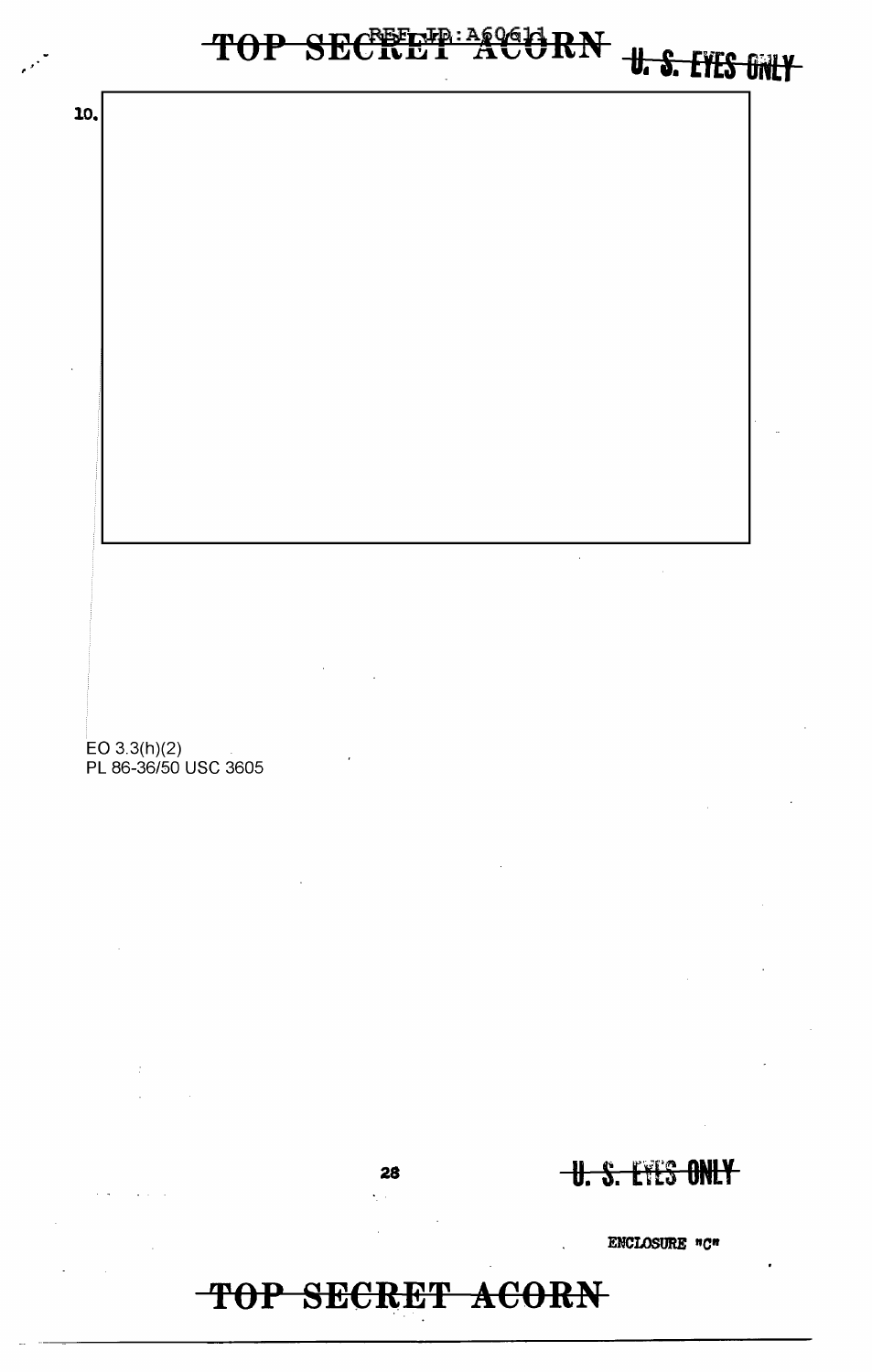

**ENCLOSURE "D"** 

يمنعن

Draft Memorandum of Agreement



TOP SECRET

 $\omega_{\rm{max}}$ 

ENCLOSURE "D"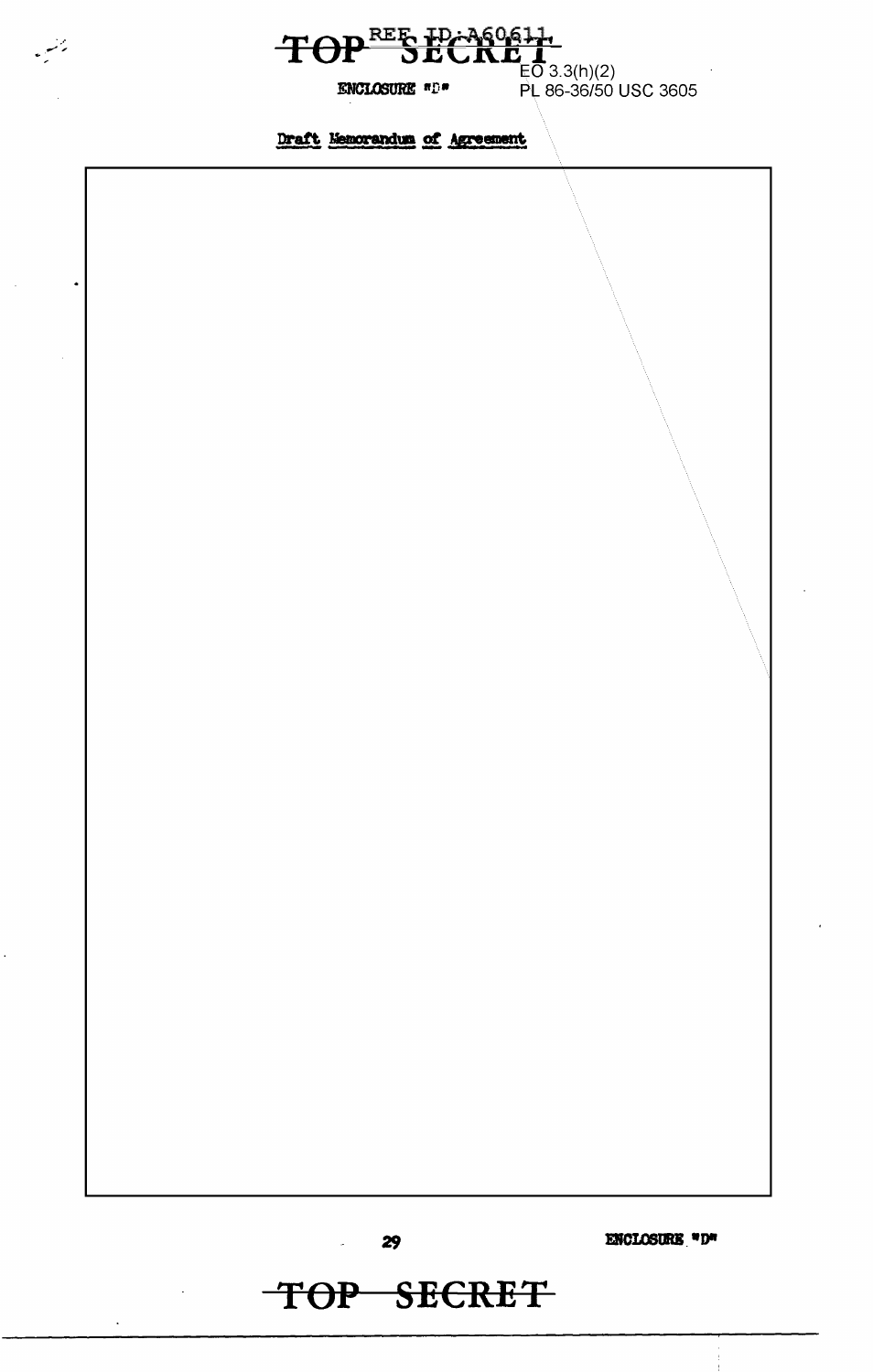# TOP BEREPASSEN

EO 3.3(h)(2) PL 86-36/50 USC 3605

30

**TOP SECRET** 

ENCLOSURE "D"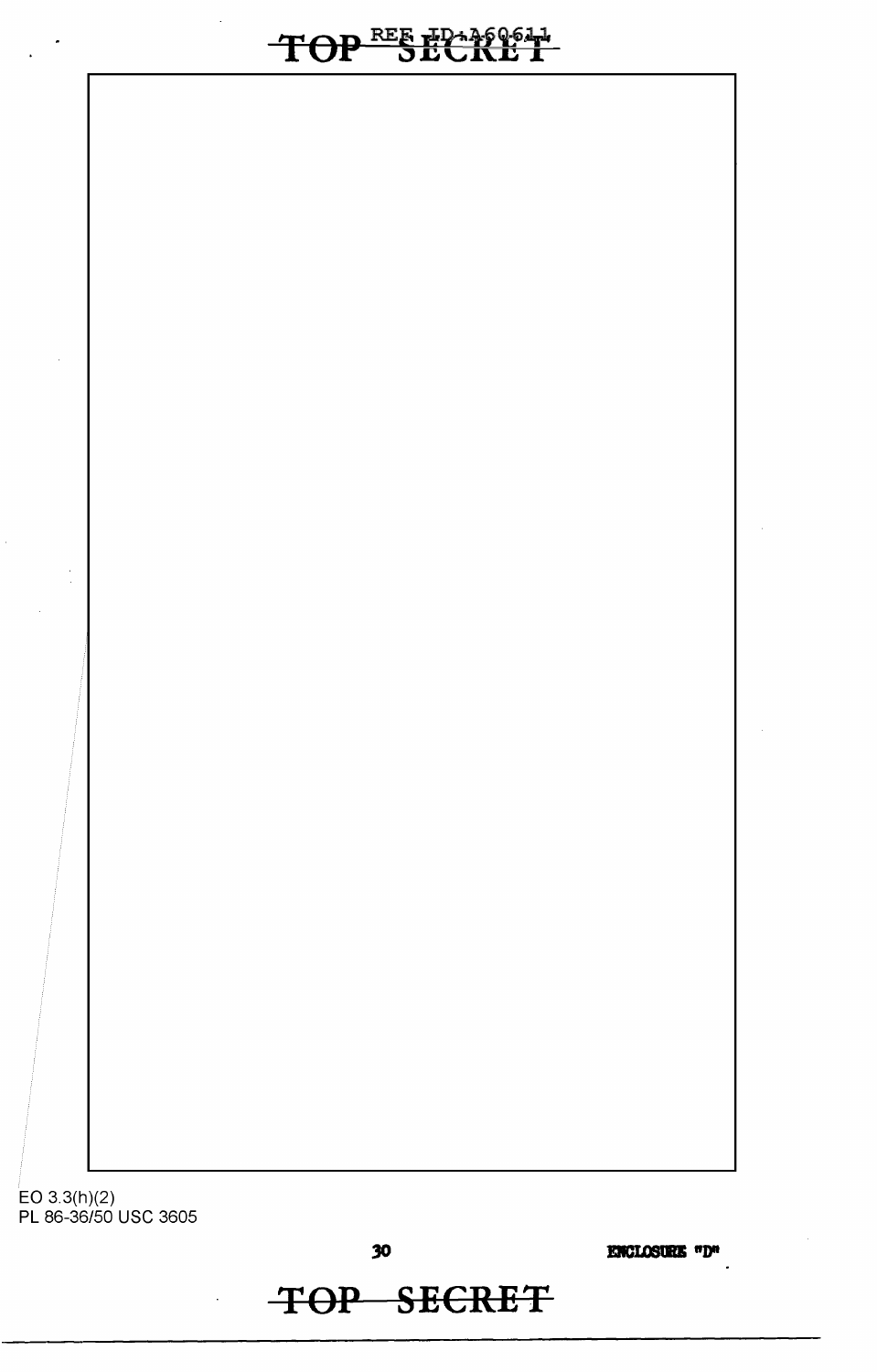TOP SECRET

ENCLOSURE "D"

EO 3.3(h)(2)<br>PL 86-36/50 USC 3605

**TOPESBERGIT**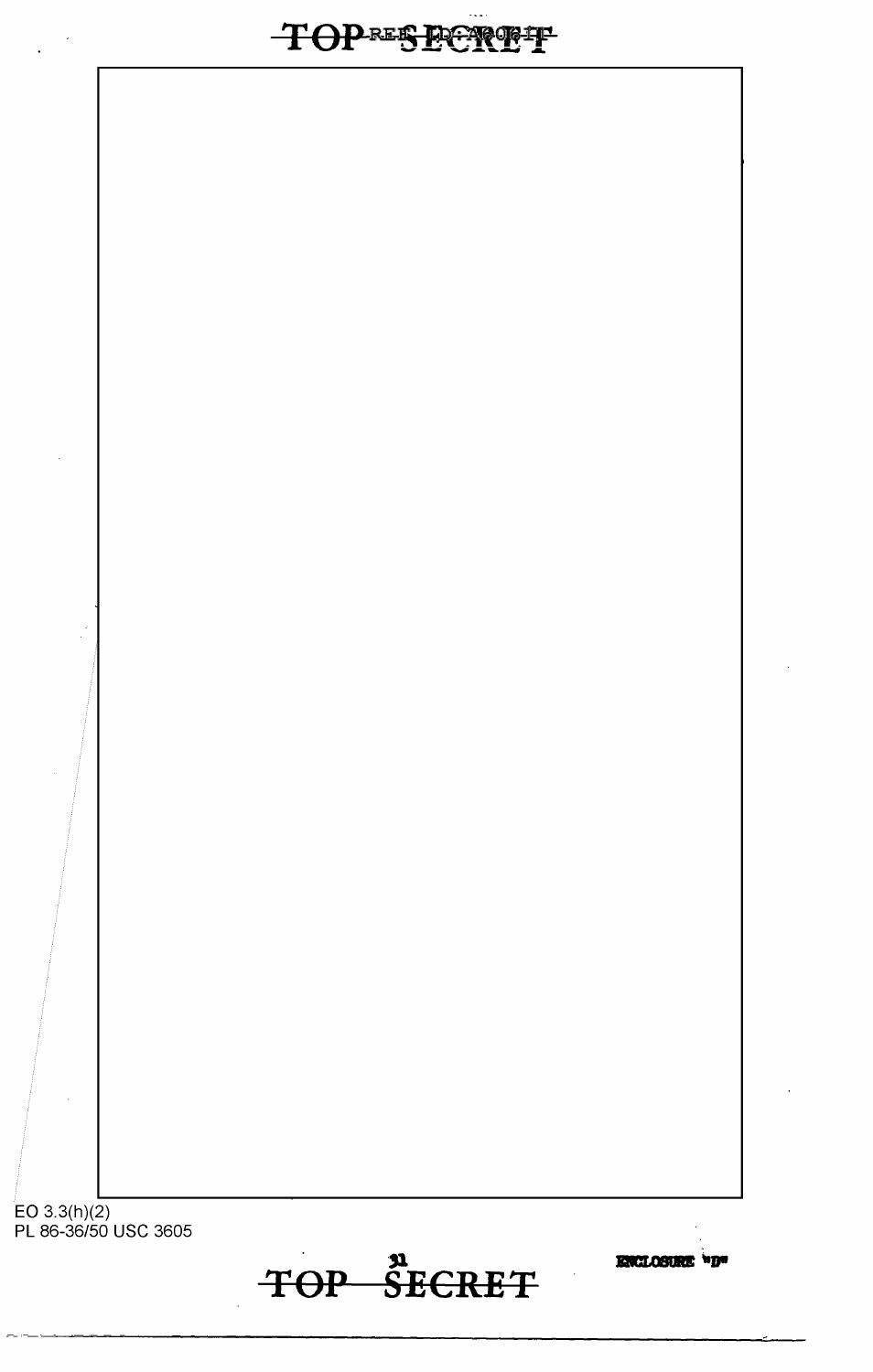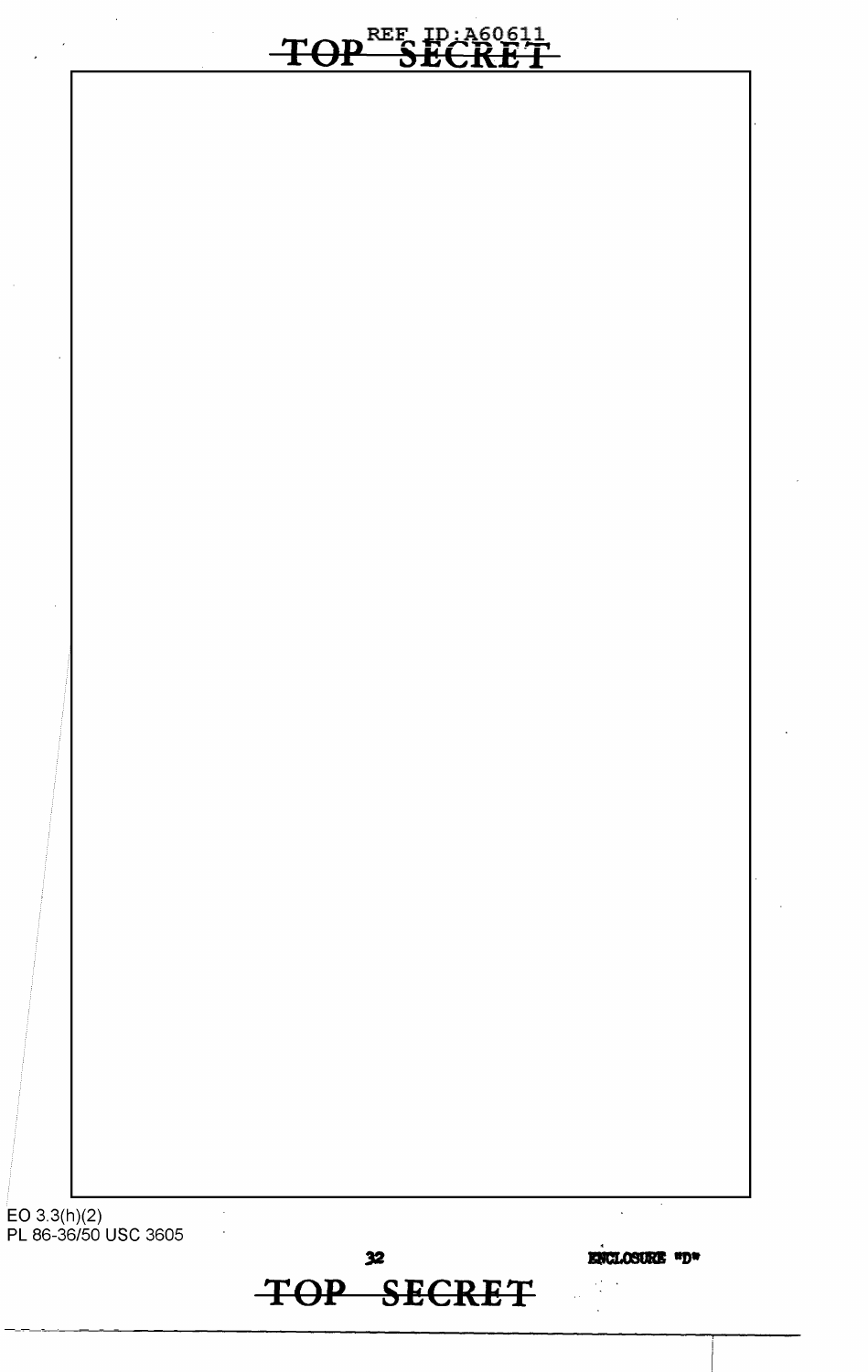REF ID:A60611 **TOP SECRET** 

EO 3.3(h)(2) PL 86-36/50 USC 3605

 $33$ 

ENCLOSURE "D"

**TOP SECRET**